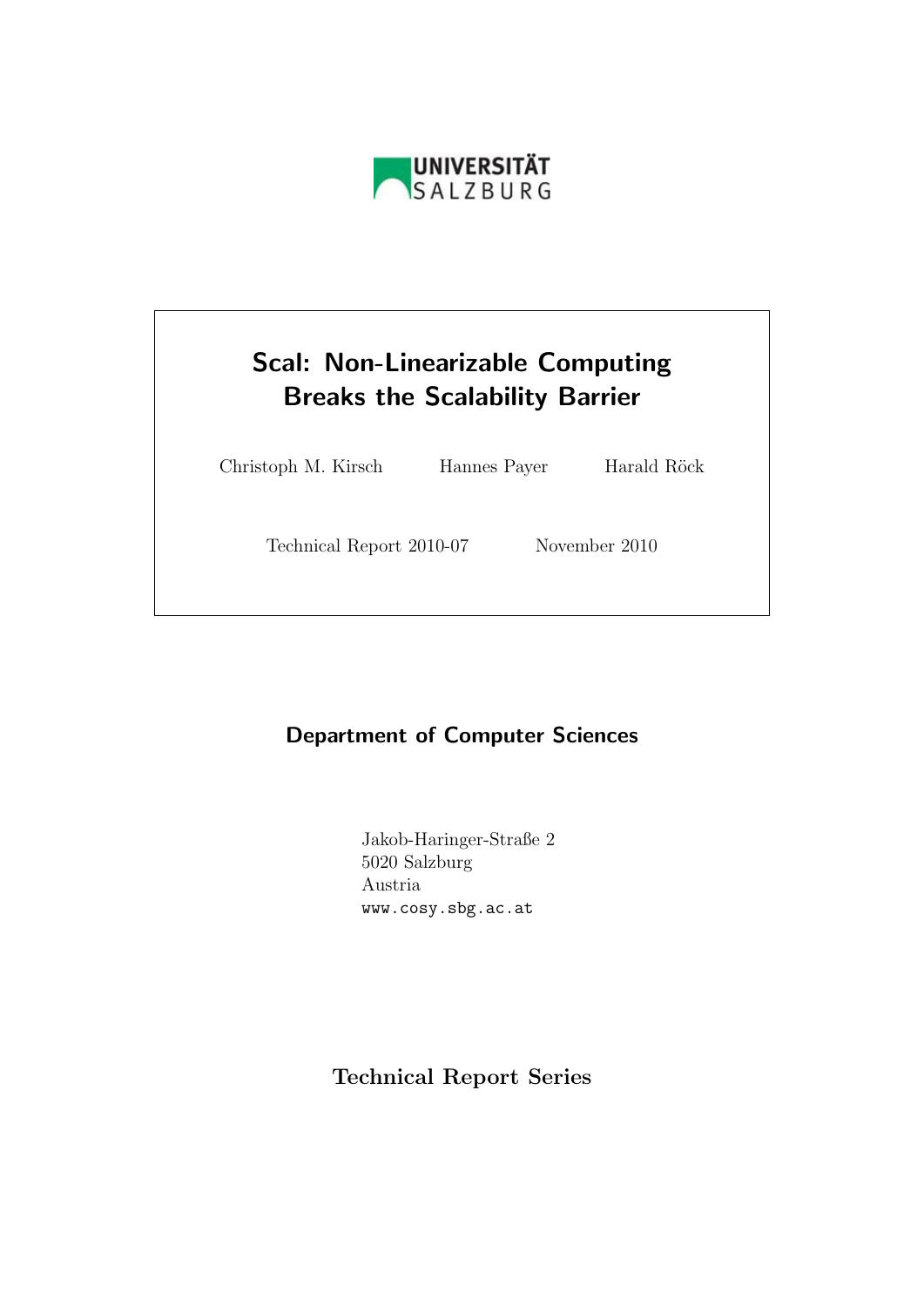# ScalA: Non-Linearizable Computing Breaks the Scalability Barrier<sup>\*</sup>

Christoph M. Kirsch Hannes Payer HaraldRöck

Department of Computer Sciences University of Salzburg, Austria firstname.lastname@cs.uni-salzburg.at

Abstract. We propose a relaxed version of linearizability and a set of load balancing algorithms for trading off adherence to concurrent data structure semantics and scalability. We consider data structures that store elements in a given order such as stacks and queues. Intuitively, a concurrent stack, for example, is linearizable if the effect of push and pop operations on the stack always occurs instantaneously. A linearizable stack guarantees that pop operations return the youngest stack elements first, i.e., the elements in the reverse order in which the operations that pushed them onto the stack took effect. Linearizability allows to reorder concurrent (but not sequential) operations arbitrarily. We relax linearizability to *k*-linearizability with *k* > 0 to also allow sequences of up to *k*−1 sequential operations to be reordered arbitrarily and thus execute concurrently. With a *k*-linearizable stack, for example, a pop operation may not return the youngest but the *k*-th youngest element on the stack. It turns out that *k*-linearizability may be tolerated by concurrent applications such as process schedulers and web servers that already use it implicitly. Moreover, *k*-linearizability does provide positive scalability in some cases because more operations may be executed concurrently but may still be too restrictive under high contention. We therefore propose a set of load balancing algorithms, which significantly improve scalability by approximating *k*-linearizability probabilistically. We introduce Scal, an open-source framework for implementing *k*-linearizable approximations of concurrent data structures, and show in multiple benchmarks that Scal provides positive scalability for concurrent data structures that typically do not scale under high contention.

# 1 Introduction

Making data structures concurrent typically involves some form of synchronization that relies on lock-based, lock-free, or even wait-free mechanisms. The challenge has been to guarantee correctness, that is, linearizability [11], while still providing scalability. This is a highly non-trivial problem, in particular, as the number of available cores in modern systems rapidly increases. The scalability of applications is limited by Amdahl's Law, which states that the degree to which we can speed up an application on a multi-core system is limited by the amount of code that cannot be parallelized and must be executed sequentially. Since operations on shared data structures may not be

<sup>?</sup> This work is supported by the EU ArtistDesign Network of Excellence on Embedded Systems Design and the Austrian Science Fund No. P18913-N15.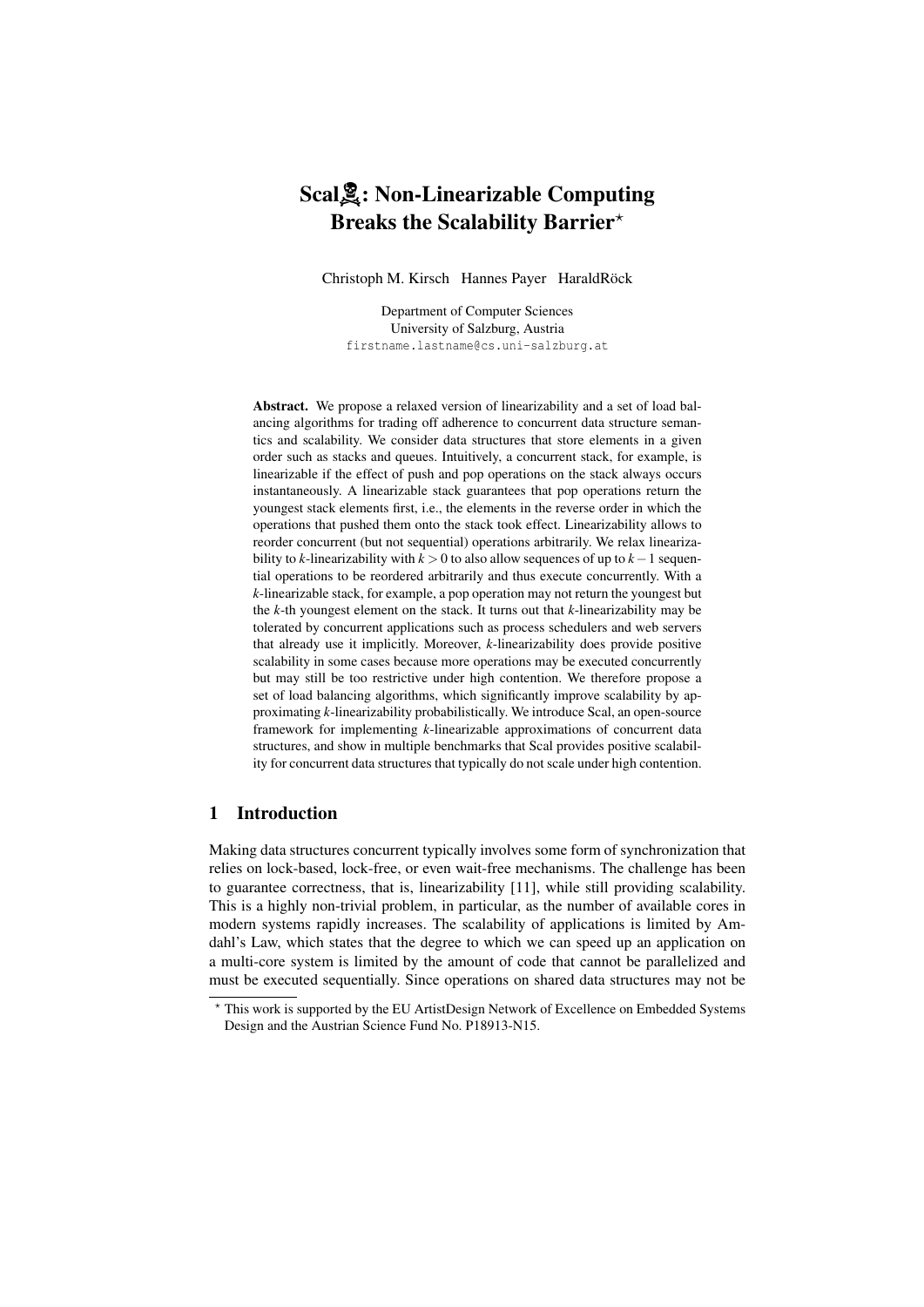fully parallelized there is an intrinsic concurrency bottleneck in many applications using shared data structures that gets increasingly problematic with an increasing number of cores.

Even basic linearizable data structures such as stacks and queues have negative scalability under high contention due to synchronization. However, it turns out that linearizability is often not needed. Consider, for example, a webserver which stores incoming requests in a shared FIFO queue running on a server machine with possibly hundreds of cores. Requests are dequeued and handled by worker threads at a later point in time. In such a scenario it is often not important to process the requests in perfect FIFO order. Instead, it may be sufficient if the order in which the requests are handled is FIFO up to a constant that bounds the deviation from FIFO order for fairness.

We therefore propose to relax linearizability to *k*-linearizability for trading off adherence to data structure semantics and scalability. Linearizability requires that each data structure operation takes effect at some time instant between its invocation and its response. In particular, concurrent operations, which overlap in time, may take effect in arbitrary order whereas sequential, i.e., non-overlapping operations must take effect in sequential order. The notion of *k*-linearizability with  $k > 0$  also allows sequences of up to  $k-1$  sequential operations to be reordered arbitrarily and thus execute concurrently.

We describe and analyse an open-source framework called Scal for implementing *k*-linearizable approximations of concurrent data structures. Instead of a single instance of a data structure Scal maintains *k* so-called partial data structures, which are identical instances of the original data structure, and a load balancing select function that distributes data structure operations among the *k* partial data structures. For example, a *k*-linearizable FIFO queue provides fairness up to *k*, i.e., it guarantees that a dequeue operation on the FIFO queue returns one of the *k* oldest elements. However, *k*linearizability may still be too restrictive under high contention since the select function still requires synchronization. We therefore propose probabilistic, synchronization-free algorithms as alternative implementations of the select function, which significantly improve scalability by randomly distributing data structure operations among the *k* partial data structures. In this case, *k*-linearizability is only approximated with some probability.

The value of *k* directly determines the scalability of the data structure, i.e., it determines how many data structure operations can potentially be performed concurrently and in parallel without causing contention. In Scal different types of linearizable data structures can be implemented as *k*-linearizable data structures. In particular, the synchronization mechanism of the original data structure is orthogonal to Scal. Note that *k* and the select function can be configured by the programmer at compile time or online with the help of performance counters. For example, a select function may be chosen with  $k = 1$  under low contention and with increasing k as contention increases. Scal provides the same interface as the original data structures and allows to express concurrency just in the variable *k*, which may result in a software engineering benefit. Programmers do not need to worry about complex implementation techniques to improve the scalability of data structures [15].

We claim the following contributions: 1. The notion of *k*-linearizability and a set of load balancing algorithms for trading off adherence to data structure semantics and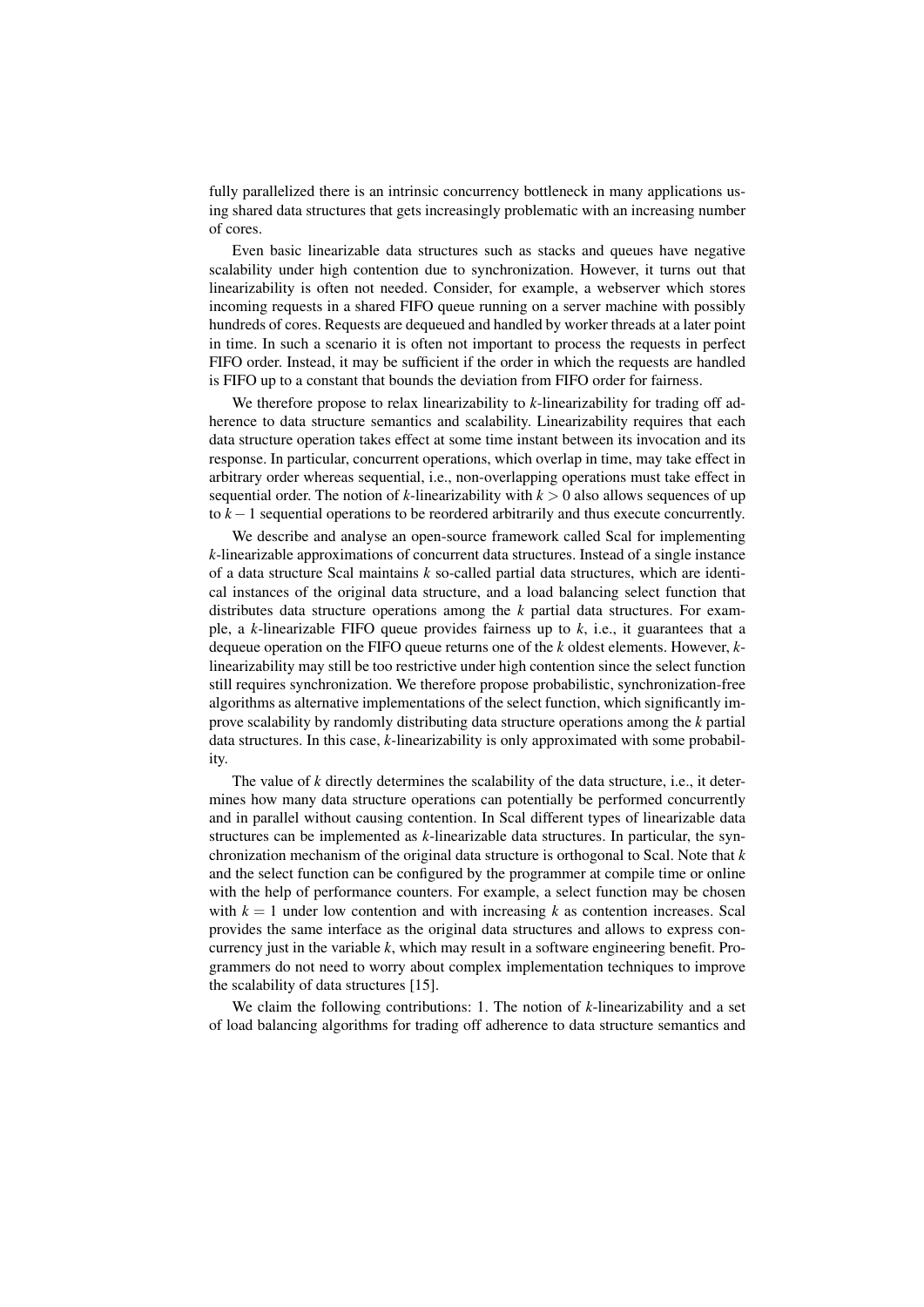scalability. 2. The design of Scal that provides *k*-linearizability for concurrent data structures using load balancing select functions and partial data structures. 3. The implementation of Scal that consists of various load balancing select functions and data structures which can be arbitrarily combined. 4. An evaluation of Scal and a detailed analysis of its components. The results of the experiments confirm that Scal shows in the presented benchmarks positive scalability for concurrent data structures that typically do not scale under high contention.

The rest of the paper is organized as follows. In Section 2 we introduce the notion of *k*-linearizability and its properties. In Section 3 we present the generic structure of Scal as well as different select functions and data structures. In Section 4 we discuss related work. Experimental results are presented and discussed in Section 5. The conclusion is in Section 6.

# 2 *k*-Linearizability

The definition of *k*-linearizability is based on the original definitions of sequentiality and linearizability [11]. Sequentiality and linearizability are correctness conditions that determine in which order concurrent operations on a shared data structure may be performed such that each operation appears to take effect instantaneously. We consider data structures such as stacks and queues that provide an insert and a remove operation, and store elements in a given order determined by an ordering condition such as last-in first-out (LIFO), first-in first-out (FIFO), or highest priority first. We focus on stacks and queues here since *k*-linearizability has an effect on the order in which elements are stored that is monotone in  $k$ , i.e., the larger the  $k$  the more the elements may be out-oforder, cf. Proposition 1. Monotonicity establishes a bounded relationship between adherence to data structure semantics and *k*-linearizability and thus scalability. However, note that, similar to the definition of linearizability, our definition of *k*-linearizability works for any concurrent data structure. In the following we discuss correctness and ordering conditions in more detail and then introduce the definition of *k*-linearizability.

We use the concept of a history *H* to model the execution of a concurrent system. A history *H* is a finite sequence of invocation and response events of operations performed by concurrent threads on a shared data structure. An operation  $op_0$  precedes operation  $op_1$ , if the response event of  $op_0$  happens before the invocation of  $op_1$ . The sequential order in which a single thread performs operations is called program order. We omit further details and refer the reader for a formal definition of a history as well as for how histories are verified to be sequential or linearizable to [11, 10].

Let  $\Sigma$  be the set of possible states of a shared data structure after applying a history *H* to an empty instance of the shared data structure using a correctness condition ξ and an ordering condition  $\rho$ . The states in  $\Sigma$  are sequences of elements which may be stored in the data structure instance after performing a series of concurrent operations. Elements in the sequences are ordered from left to right. For example, using ordering condition FIFO an insert operation adds an element to the right end of the sequence and a remove operation removes the left-most element of the sequence. Let function Φ :  $H \times \Xi \times \Omega \rightarrow \Pi$  return a set  $\Sigma \in \Pi$  of possible states for a history  $H \in \mathcal{H}$ , a correctness condition  $\xi \in \Xi$ , an ordering condition  $o \in \Omega$ , where  $H$ ,  $\Xi$ ,  $\Omega$ , and  $\Pi$  are the sets of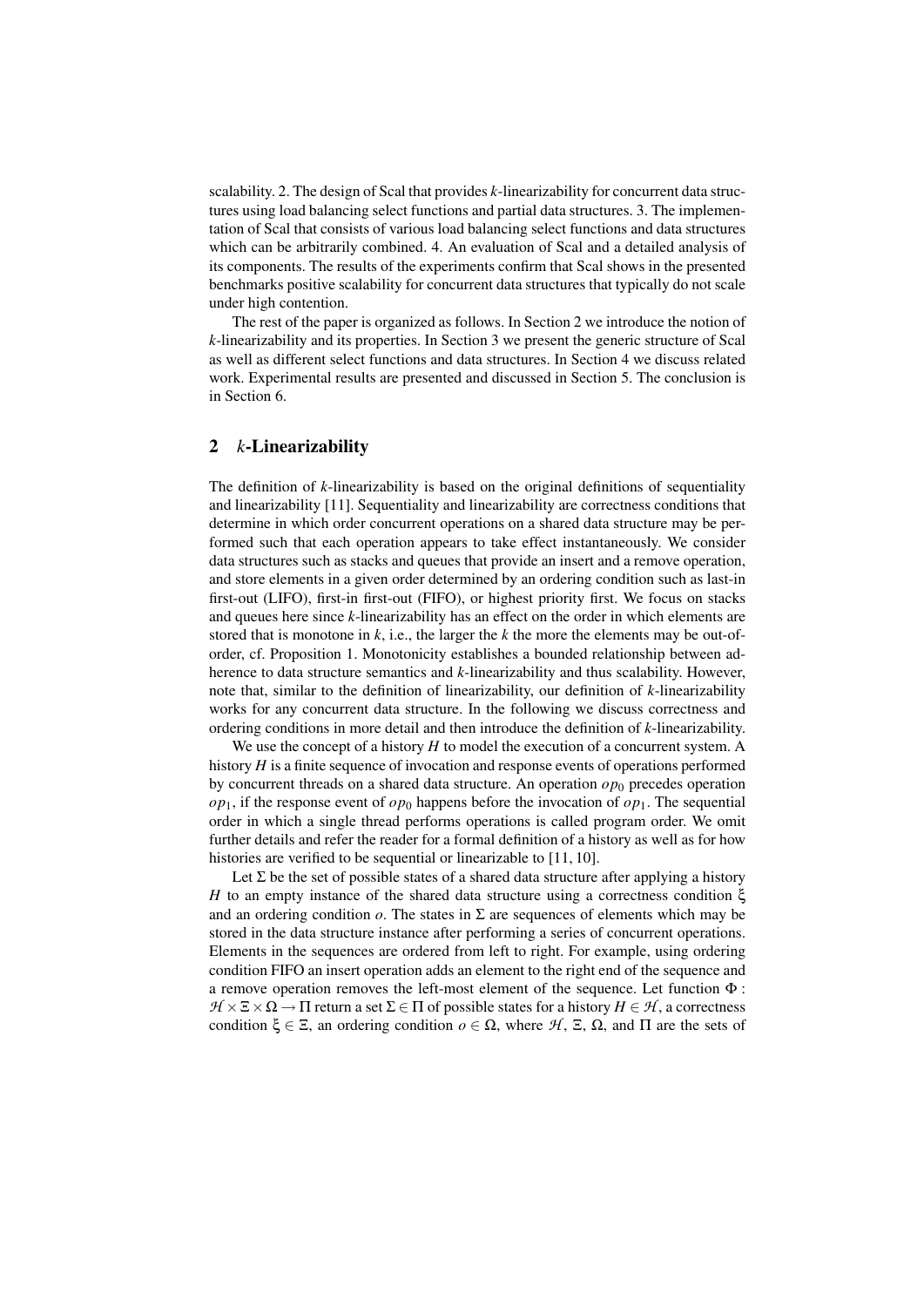histories, correctness conditions, ordering conditions, and possible states of a shared data structure, respectively.



Fig. 1. History *H*<sup>1</sup>

Sequentiality requires operations performed by a single thread on a shared data structure to take effect in program order. The relative order of operations performed by different threads does not need to be kept. A history *H* is sequential if the first event of *H* is an invocation that is immediately followed by a matching response, and each response is immediately followed by an invocation (except possibly the last one). Figure 1 shows a history  $H_1$  of two threads performing insert and remove operations on a shared data structure. The possible states of a shared data structure after applying history *H*1, correctness condition sequentiality, and ordering condition FIFO to an empty instance of the shared data structure are

# $\Phi(H_1, \text{sequential } ity, FIFO) = \{ \langle B_1, A_2 \rangle, \langle A_2, B_1 \rangle \}.$

The remove operation of history  $H_1$  returns element  $A_1$  which must therefore be the first element stored in the data structure instance. Elements  $B_1$  and  $A_2$  may be stored in arbitrary order since the order of operations performed by different threads does not need to be kept.

Linearizability requires that each data structure operation takes effect at some time instant between its invocation and response. A history  $H$  is linearizable if there is a sequential history *S* which implements *H* such that, if operation  $op_0$  precedes operation  $op_1$  in *H*, then the same is true in *S*. Hence, operations in a linearizable history which overlap in time may take effect in arbitrary order whereas non-overlapping operations must take effect in sequential order. Let us consider again history  $H_1$  of Figure 1. The insert operations of elements  $A_1$  and  $B_1$  overlap in time and may therefore take effect in arbitrary order whereas the insert operations of elements  $B_1$  and  $A_2$  do not overlap in time and therefore must take effect in sequential order. Thus there is one possible state of a shared data structure after applying history *H*1, correctness condition linearizability, and ordering condition FIFO to an empty instance of the shared data structure:

 $\Phi(H_1, linearizability, FIFO) = \{  \}.$ 

Next we introduce the notion of virtual delay, which allows us to weaken the original correctness conditions by increasing the number of possibilities to reorder operations. We assume that each operation returns at its response event but may then still be virtually delayed until its so-called virtual response event. The time span between the response event and the virtual response event of an operation is called virtual delay.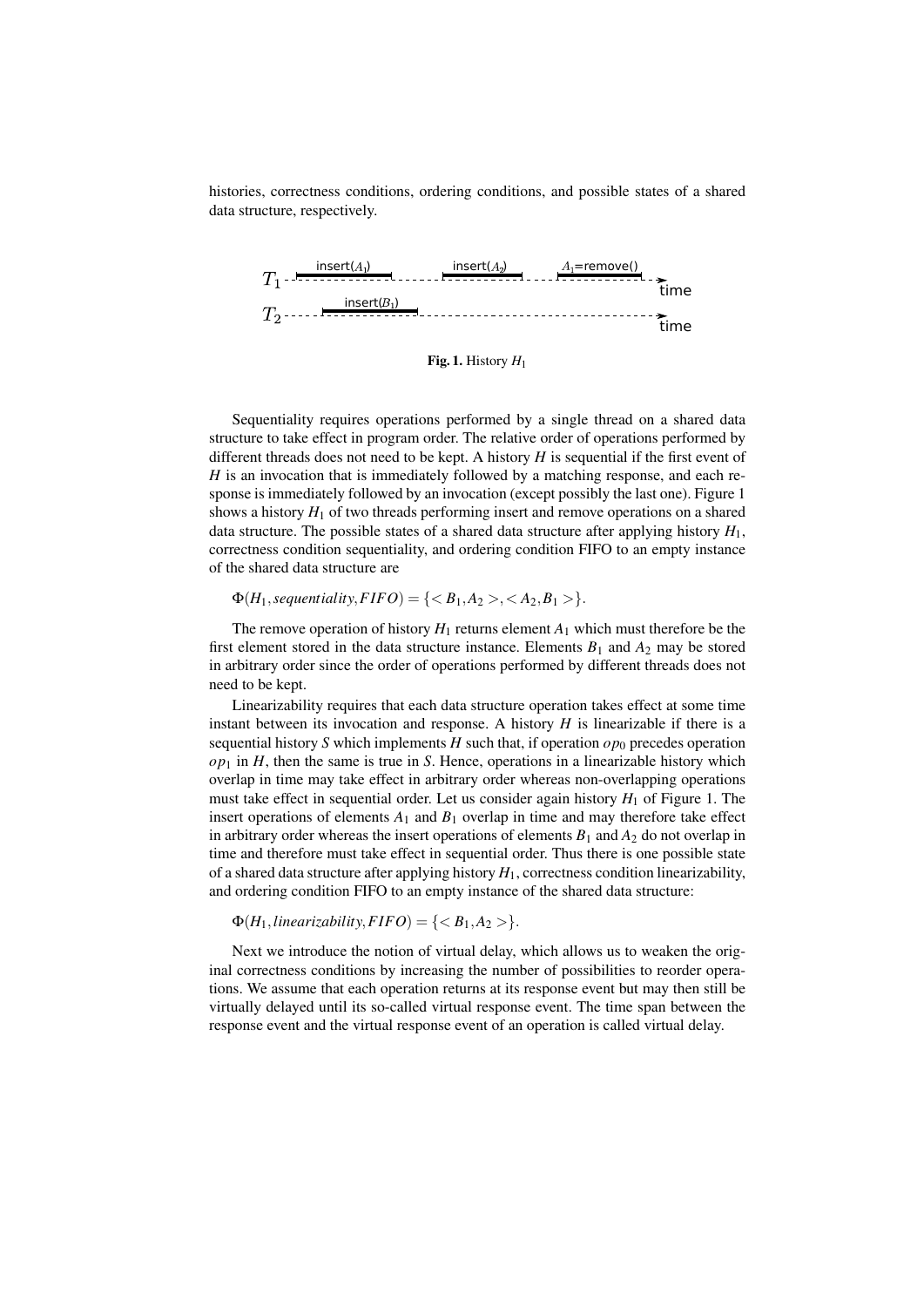

Fig. 2. History  $H_2$  with virtual delay 1

Non-overlapping operations can be extended with virtual delays to become operations that overlap. As a result, the order in which these operations take effect can be changed since they happen virtually in parallel. Note that even operations of a single thread can be extended with virtual delays to overlap, which allows us to change the program order of these operations, as depicted in Figure 2. Using the notion of virtual delay we define *k*-sequentiality as follows.

**Definition 1** (*k*-Sequentiality) *A history H<sub>k</sub> is k-sequential with*  $k > 0$  *if it is obtained from a sequential history H by virtually delaying each response event in H until the* (*k* −1)*th subsequent response event.*

We also say that a *k*-sequential history is a history with virtual delay *k*−1. Note that 1-sequentiality is equivalent to sequentiality, i.e., a sequential history is a history with virtual delay 0. The possible states of a shared data structure after applying history  $H_2$ , correctness condition 2-sequentiality, and ordering condition FIFO to an empty instance of the shared data structure are

 $Φ(H_2, 2-sequentiality, FIFO) = { ,  }$ .

The insert operations of elements  $A_1$  and  $A_2$  virtually overlap in time and may therefore take effect in arbitrary order. Element *A*<sup>2</sup> happens to be the first element returned by the remove operation, so it must be the first element in the data structure. Elements  $A_1$  and  $B_1$  may be stored in arbitrary order in the data structure.

The program order of the operations performed by thread  $T_1$  in  $H_2$  without virtual delay determines that element  $A_1$  must be located in the shared FIFO queue before element  $A_2$ , but  $A_2$  is returned by the remove operation before  $A_1$ . This implies that the program order is not kept. Hence, history  $H_2$  is not sequential and therefore not linearizable, but it is 2-sequential.

Next *k*-linearizability is defined according to the original definition of linearizability [11].

Definition 2 (*k*-linearizability) *A history H is k-linearizable if there is a k-sequential history S which implements H such that, if operation*  $op_0$  *precedes operation op<sub>1</sub> in H, then the same is true in S.*

We say that a data structure is *k*-linearizable if all valid histories of its use are *k*linearizable. Note that 1-linearizability is equivalent to linearizability. Let us consider again history  $H_2$  of Figure 2. The possible states of a shared data structure after applying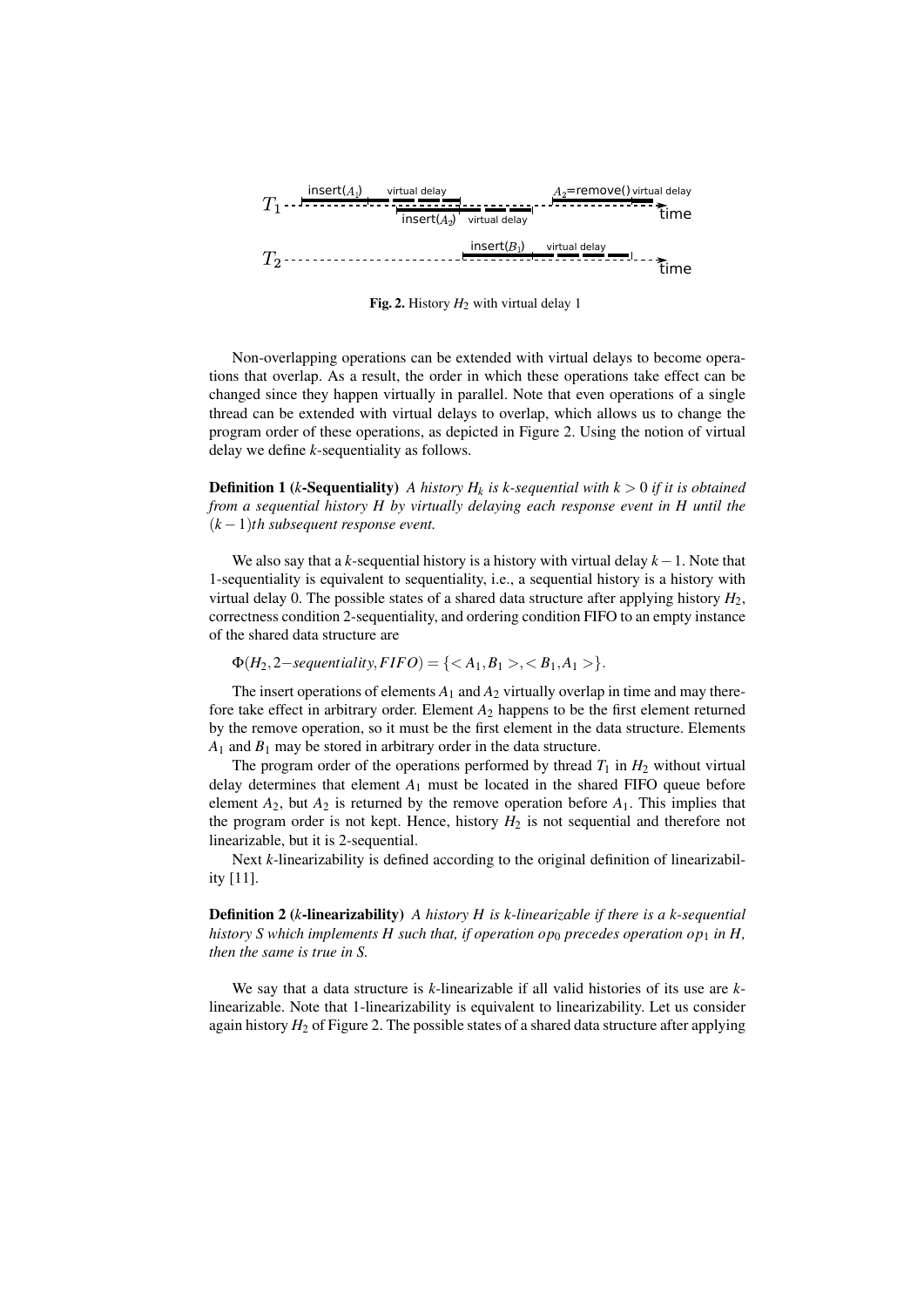history  $H_2$ , correctness condition 2-linearizability, and ordering condition FIFO to an empty instance of the shared data structure are:

 $\Phi(H_2, 2-linearizability, FIFO) = \{  \}.$ 

The insert operations of elements  $A_1$  and  $A_2$  virtually overlap in time. The insert operations of elements  $A_1$  and  $B_1$  do not overlap in time. Element  $A_2$  is the first element returned by the remove operation. Therefore, element  $A_1$  must be the second element in the data structure followed by element  $B_1$  which results in the data structure state mentioned above.

The following proposition states how different virtual delays affect the number of possible data structure states after applying a given *k*-linearizable history to a shared data structure.

Proposition 1 *For a given history H, correctness condition k-linearizability, and an ordering condition o, it holds that, for any virtual delays k*<sub>1</sub> − 1 *and k*<sub>2</sub> − 1 *with k*<sub>1</sub> > 0 *and*  $k_2 > 0$ , if  $k_1 ≤ k_2$  *then*  $\Phi(H, k_1 - linearizability, o) ⊆ \Phi(H, k_2 - linearizability, o)$ .

A larger virtual delay increases the number of possibilities to reorder data structure operations of a given history, which results in a larger number of possible shared data structure states and therefore increasingly weakens shared data structure semantics. For  $k_1 = k_2$  Proposition 1 holds trivially since  $\Phi(H, k_1 - linearizability, o) = \Phi(H, k_1 - linearizability, o)$ . If  $k_1 < k_2$ and if all operations in history *H* are overlapping with each other then again  $\Phi(H, k_1 - linearizability, o) = \Phi(H, k_2 - linearizability, o)$ . Otherwise the larger virtual delay of  $k_2$  allows more reordering combinations of operations then  $k_1$  which results in  $\Phi(H, k_1 - linearizability, o) \subset \Phi(H, k_2 - linearizability, o).$ 

# 3 Scal: *k*-linearizable data structures

Scal implements *k*-linearizable data structures using a select function and *k* partial data structures, which are identical instances of a given data structure. The select function determines on which partial data structure an operation is performed. Scal introduces a wrapper that distributes operations on the partial data structures as depicted in the pseudo code in Listing 1.1. The actual data structure operation is given in the parameters of the generic Scal op function, e.g. as a function pointer. In case of an insert operation the parameters contain the given element and the return statement returns a boolean value indicating whether the insert operation was successful. In case of a remove operation an element is returned if the data structure is not empty, otherwise NULL is returned.

In the following we discuss different types of select functions, partial data structures, possible optimizations, and concurrency patterns.

#### 3.1 Select Function

A select function that provides *k*-linearizability must distribute operations over the *k* partial data structures evenly. Achieving an even distribution of operations requires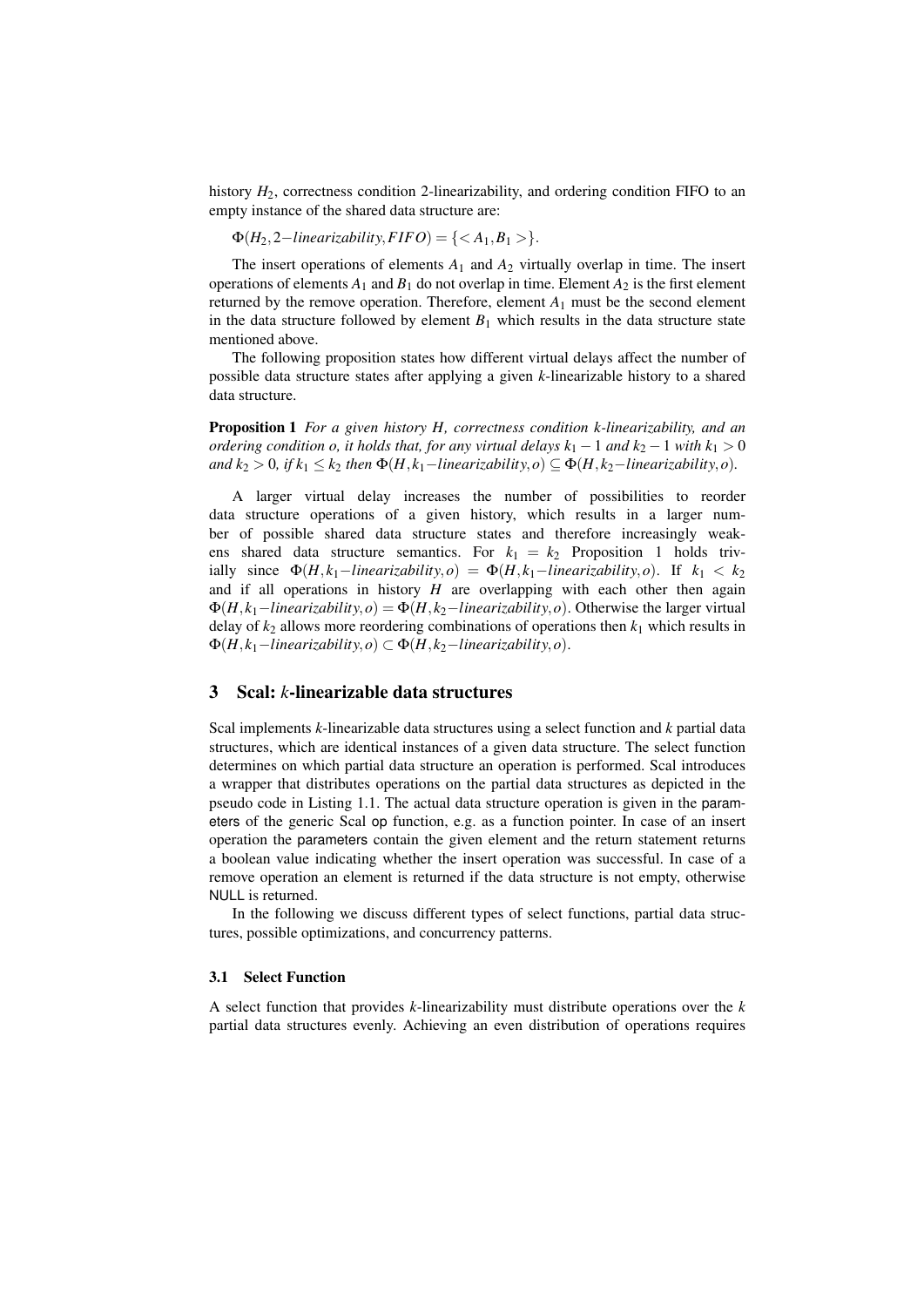```
1 op ( data_structure , parameters ) {
   partial_d s = select ( data_structure);
   return partial_op ( partial_ds, parameters );
4 }
```
expensive global coordination mechanisms, which may anyway provide positive scalability in some cases because more operations may be executed concurrently but may still be too restrictive under high contention. Select functions that approximate *k*-linearizability probabilistically without global coordination may scale to a larger amount of concurrent load. In this case, the adherence to the given data structure semantics may not be weakened much further as long as the *k* is sufficiently large and the data structure is sufficiently utilized. In general, the better a select function distributes operations over the partial data structures, the more operations can run concurrently and in parallel, and the better the semantics of the original data structure are approximated. In addition, a select function should be computationally efficient to minimize its overhead.

Perfect Load Balancing A select function that provides a perfect balance of operations and thus *k*-linearizability can be implemented with global counters that indicate which partial data structure is to be used next. For example, in a FIFO queue two global counters are sufficient. One counter indicates on which partial data structure the last enqueue operation was performed and the other counter indicates on which partial data structure the last dequeue operation was performed. The global counters are accessed and modified using atomic operations, which can cause cache conflicts on high contention when multiple threads modify the same memory locations. Positive scalability can be achieved under low concurrent load since the select function itself is simple and contention on the shared memory locations rarely happens. A perfectly balancing select function provides *k*-linearizability. We refer to it as perfect select function. Note that it does not provide linearizability for  $k = 1$  in Scal since it is not executed atomically with the partial data structure operations.

Randomized Load Balancing Another approach is to use a select function that randomly distributes operations over partial data structures. This approach, also known as randomized load balancing, has been proven to provide good distribution quality if the random numbers are distributed independently and uniformly [2, 3]. However, generating such random numbers may be computationally expensive. Therefore, it is essential to find the right trade-off between quality and overhead of random number generation. An efficient random number generator that produces evenly distributed random numbers was discussed in [17]. The distribution quality of a select function based on a random number generator determines the probability of approximating *k*-linearizability. We refer to a select function based on a random number generator as random select function.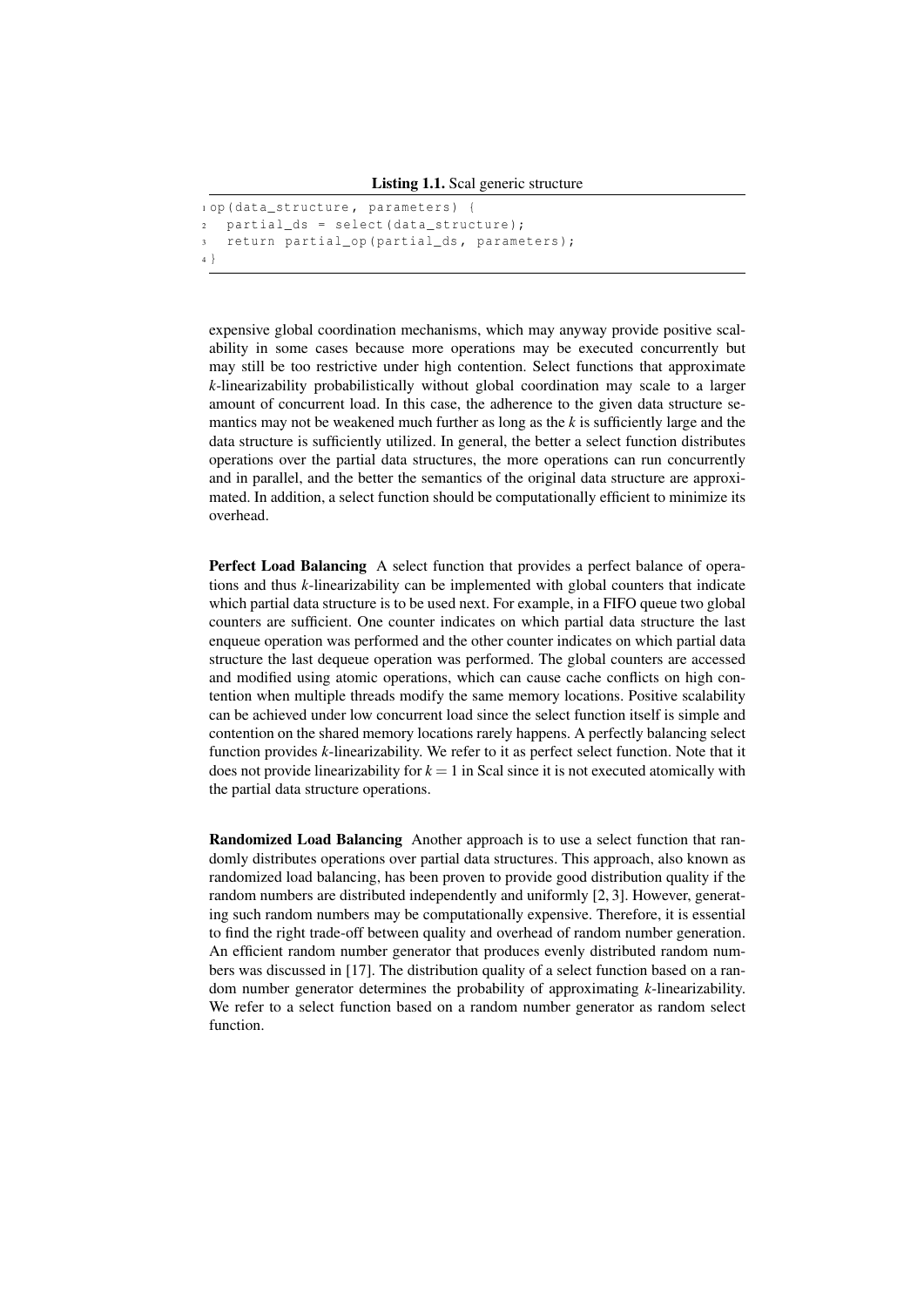Suppose that *n* operations are performed on *k* partial data structures using a random select function. With a probability of at least  $1 - O(\frac{1}{k})$ , the maximum number of operations performed on just one partial data structure is  $\frac{n}{k} + \Theta(\sqrt{\frac{n \log k}{k}})$  $\frac{\log k}{k}$ ) [3]. Thus a larger *k* leads to a better balance of operations and thus to a higher probability of approximating *k*-linearizability.

In order to improve the balancing quality of the random select function *d* partial data structures with  $1 < d \leq k$  may be chosen randomly. Out of the *d* partial data structures the instance that contributes most to a better balance is selected. For example, an enqueue operation on a FIFO queue may be performed on the partial data structure that contains the fewest elements. We refer to such a select function as *d*-random select function. The overhead of the *d*-random select function increases linearly in *d* since the random number generator is called *d* times. Suppose again that *n* operations are performed on *k* partial data structures. With a probability of at least  $1 - O(\frac{1}{k})$ , the maximum number of operations performed on one partial data structure is then  $\frac{n}{k} + \Theta(\frac{\log \log k}{d})$  $\frac{\log k}{d}$ ) [3]. The parameter  $d$  allows us to trade off balancing quality and global coordination overhead. Moreover,  $d = 2$  leads to an exponential improvement in the balancing quality in comparison to the random select function. Note that  $d > 2$  further improves the balancing quality but only by a constant factor [3]. Again, a larger *k* leads to a better balance of operations and thus to a higher probability of approximating *k*-linearizability.



Fig. 3. Balancing quality of different random select functions with increasing number of partial data structures (*k*)

We conducted several experiments to evaluate the balancing quality of four different random select functions: random, 2-random, and 3-random use a simple but efficient random number generator as discussed in [17]; and hw-random is a random select func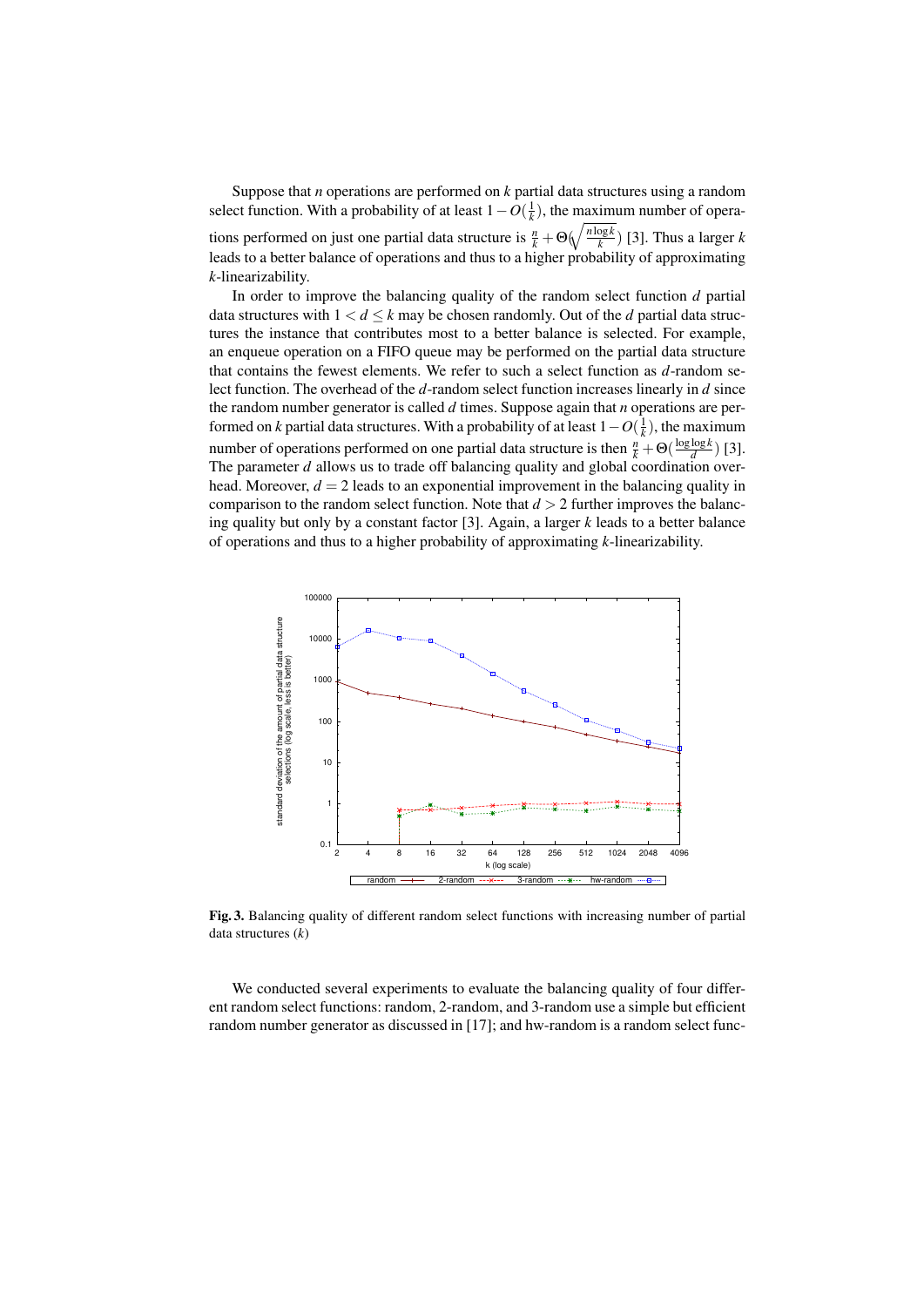tion that takes the time stamp counter register of the CPU (RDTSC) modulo *k*. During each experiment the select function is executed a million times and we keep track how often each partial data structure is selected. Figure 3 shows the standard deviation of the amount of partial data structure selections. For each random select function the experiment is repeated using values between 2 and 4096 for *k*. For example, the standard deviation of how often a partial data structure among 16 partial data structures  $(k = 16)$ is selected by the 2-random select function is 1 and 10000 by the hw-random select function. hw-random produces the worst distribution among the four evaluated select functions. The experiments also confirm that the *d*-random select functions provide a significant improvement in balancing quality in comparison to the random select function. The standard deviation of the amount of performed operations on the *k* partial data structures using the *d*-random select functions is approximately 1. However, in terms of execution time the *d*-random select functions are *d* times slower than the random select function since their random number generator is invoked *d* times more often.

Thread-based Load Balancing Thread-local data can be used as selection criteria for a select function. For example, a select function can be implemented as a static mapping between thread IDs and partial data structures. All operations of a given thread are forwarded to a unique partial data structure. Another example are thread-local round-robin counters which distribute data structure operations of a single thread in round-robin manner over the partial data structures. Both strategies are efficient since the select function is simple and just operates on thread-local data. However, arguing about distribution quality and probability of reaching a given balance is difficult, since the behavior of all threads operating on the data structure determine the balance and not a global random number generator.

Hardware-based Load Balancing A hardware-based select function can take advantage of CPU-local data structures. For example, if a select function is executed by a given thread on CPU core *i* it may choose partial data structure *i*. Similar approaches are already widely used in various operating systems such as in the Linux scheduler and in userland programs such as the mostly lock-free memory allocator [7]. CPUlocal data structures increase locality and reduce interconnect traffic. Realizing this in userland requires mechanisms like multi-processor restartable critical sections [7] or scheduler activations [1], which give userland programs information about scheduling decisions. In the future we plan to evaluate hardware-based select functions for userland applications.

#### 3.2 Partial Data Structures

In Scal a data structure is composed of *k* partial data structures. Each partial data structure is an instance of the same unmodified linearizable data structure and treated as a black box. In particular, a partial data structure uses the same synchronization mechanisms as the original linearizable data structure.

The remove operation of a *k*-linearizable data structure returns with a probability of 1/*k* the same element as the original linearizable data structure. A larger *k* increases the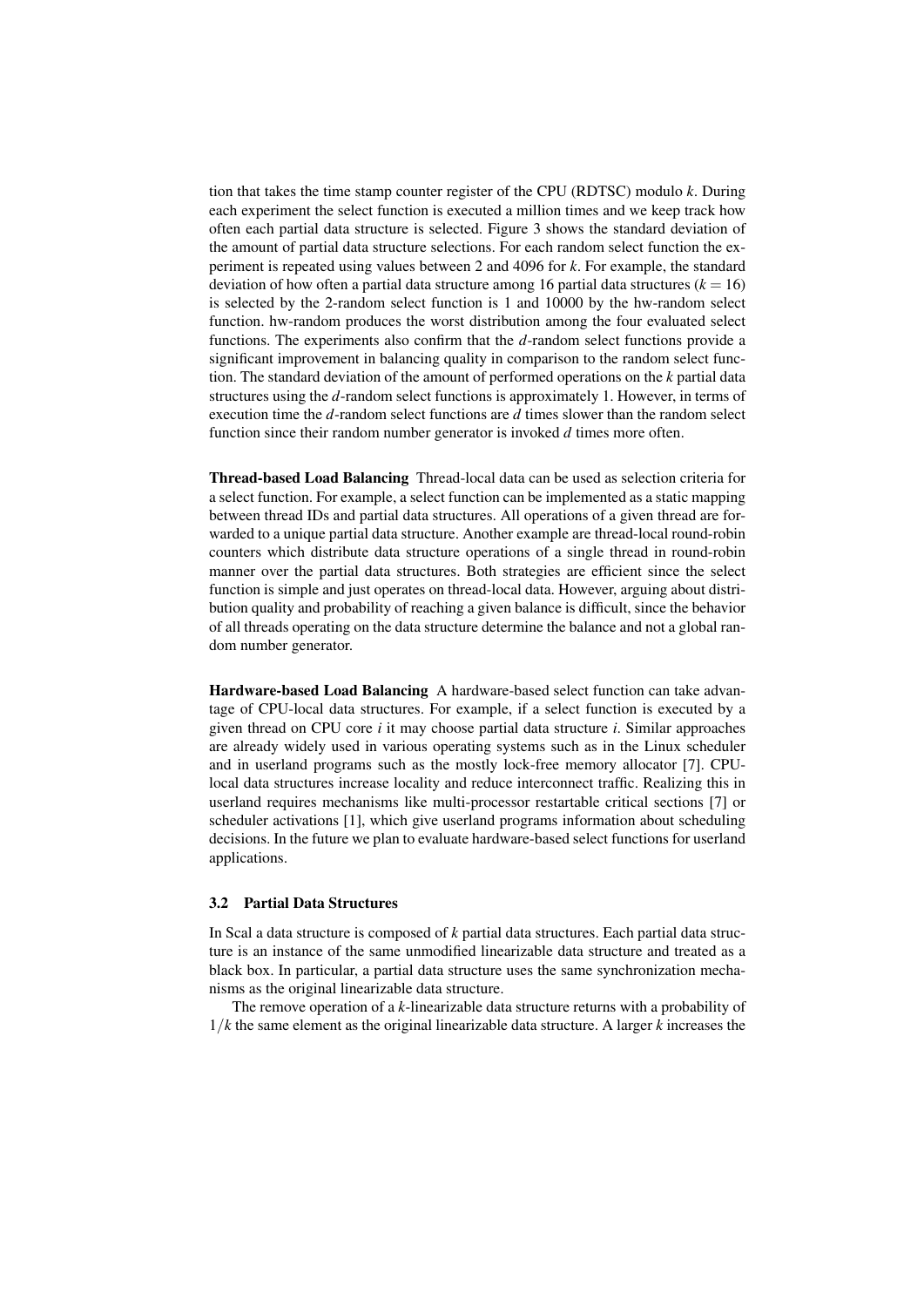probability that more operations are performed concurrently and in parallel. However, it decreases the probability of choosing the partial data structure that approximates the original data structure semantics best, which weakens the Scal approximation of the given data structure semantics.

In the following we discuss how different types of data structures that maintain an order of the stored elements are handled in Scal.

Time-Dependent Data Structures For time-dependent data structures the time instant of the data structure operation determines the order of the elements in the data structure.

The most prominent representatives of this type of data structure are stacks and FIFO queues. They typically provide an insert and a remove operation. The semantical weakening introduced by *k*-linearizability becomes apparent when performing a remove operation. The remove operation may return an element that is in timely order at most *k* elements away from the element that would have been returned by the linearizable data structure.

Value-Dependent Data Structures In value-dependent data structures the values of the elements determine the order of the elements in the data structure. Such data structures typically provide an insert and a remove operation with a given ordering condition, e.g., remove the element with the largest value. Prominent representatives of such data structures are priority queues. Note that in order to balance the elements of a priority queue, the *d*-random select function has to take the values of the elements into account and not just the number of elements in the partial data structures [21, 4].

#### 3.3 Optimizations

Different optimizations can be applied to the generic structure of Scal to improve its applicability and performance. In the following we discuss a backoff algorithm that improves the applicability of Scal and a mechanism to tune Scal online to achieve better scalability.

Backoff Algorithm Some applications are based on the assumption that a remove operation returns an element if there exists at least one element in the data structure, or that an insert operation fails only if the data structure is full. A *k*-linearizable data structure that does not meet these requirements can lead to deadlocks, crashes, or abnormal behavior of the application. Scal as introduced above does not meet these requirements. For example, the select function of a remove operation may choose an empty partial data structure although there exist not empty ones, or the select function of an insert operation may choose a full partial data structure although there exist not full ones.

In order to correct a bad choice of a select function we propose so-called backoff algorithms. A backoff algorithm can be implemented based on the global state of the data structure or using a heuristic. The global state, for instance, could be represented by a counter that holds the number of elements in all partial data structures. The counter is incremented after a successful insert operation and decremented after a successful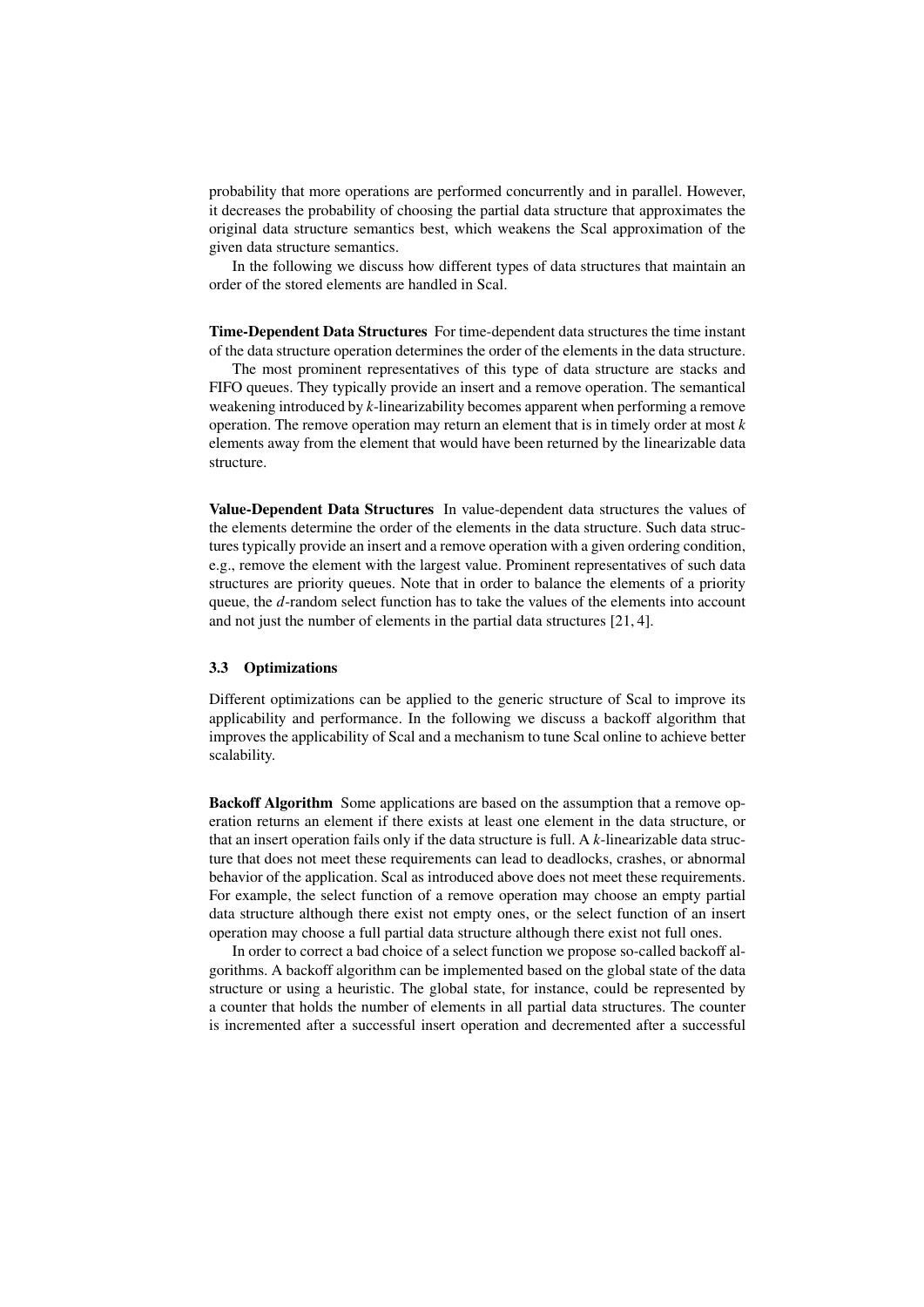Listing 1.2. Precise backoff algorithm

```
1 op ( data_structure , parameters ) {
2 do {
3 partial_ds = select ( data_structure );
4 elem = partial_op ( partial_ds , parameters );
5 if ( valid ( elem )) {
        update (counter, parameters);
7 return elem ;
      8 }
   9 } while ( valid ( counter , parameters ));
10
11 return null;
12 }
```
Listing 1.3. Heuristic backoff algorithm

```
1 op ( data_structure , parameters ) {
2 checks = MAX_CHECKS ;
3 while (checks != 0) {
     partial_d s = select ( data_structure);5 elem = partial_op ( partial_ds , parameters );
6 if (valid (elem))
       return elem;
     else if (! valid ( elem ) &\& checks == 0)
9 return null;
10 checks -;
11 }
12 \frac{1}{2}
```
remove operation. If an operation does not succeed the backoff algorithm inspects the counter to determine whether the data structure is full or empty and restarts or aborts the operation, as shown in Listing 1.2. Updating and inspecting the global counter requires synchronization and can lead to cache conflicts, which limits scalability and may deteriorate the overall performance.

A heuristic backoff algorithm may simply retry a certain number of times before deciding that a data structure operation cannot be performed. Listing 1.3 extends the generic Scal wrapper of Listing 1.1 with such a heuristic. In the worst case this heuristic chooses MAX CHECKS times an improper partial data structure before aborting. The average number of retries depends on different factors such as the data structure operation call rate or the application workload.

We implemented both backoff algorithms discussed above and present experimental results in Section 5.

Self-tuning Scal The number *k* of partial data structures and the type of select function are tuning parameters of Scal. Both parameters influence the scalability and the semantics of data structures.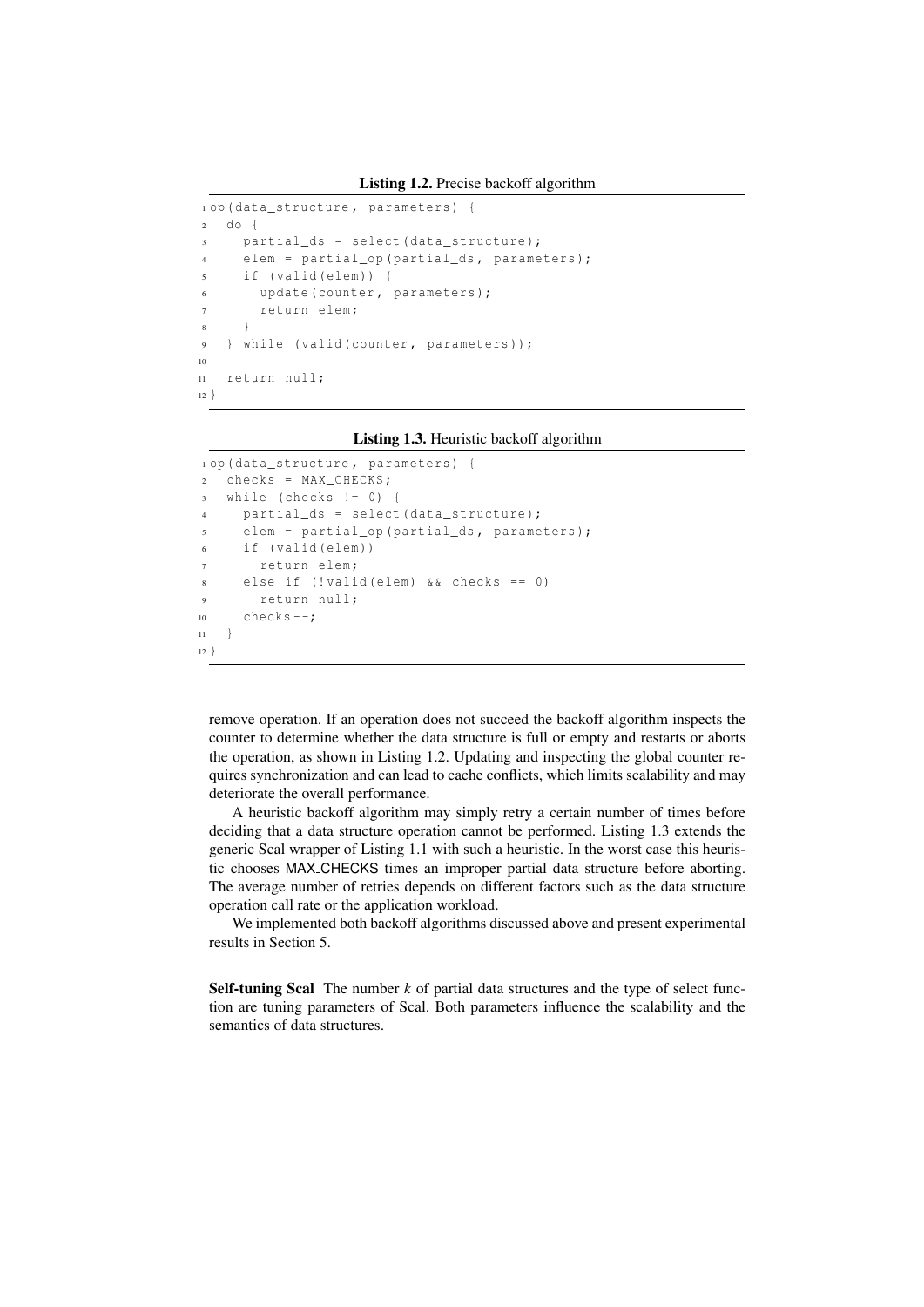In our current implementation of Scal *k* is set at program startup time. However, *k* could be adapted online according to profiling information provided by different performance counters. For example, for lock-based data structures the number of failed attempts of taking a lock over a given time period or for lock-free data structures the number of operation retries over a given time period are significant performance indicators. The adaption algorithm for *k* can be implemented as follows: *k* can be increased at any point in time. Decreasing *k* by *l* partial data structures puts the data structure in a transient state where insert operations are performed on the first *k* −*l* partial data structures. Moreover, remove operations may be performed on all *k* partial data structures. The end of the state transition is reached when the last *l* partial data structures are empty or *k* is increased by more than *l* partial data structures.

As discussed in Section 3.1 different select functions provide different performance benefits depending on the workload. Therefore, it might be beneficial to change the select function at runtime. Self-tuning Scal is future work.

#### 3.4 Concurrency Patterns

In this section we describe common producer-consumer scenarios and how *k*linearizable data structures may be configured to achieve scalability. The presented patterns may be useful in a number of applications but are not a complete list of patterns and the proposed configurations may not provide scalability in general.

Static Producer-Consumer Ratio A static producer-consumer ratio exists in applications that use a static number of producers and consumers, which do not change at runtime.

In an application with one producer and *n* consumers or vice versa, the single producer or consumer instance may use a select function that distributes data structure operations over all partial data structures. The *n* producers or consumers may then be assigned to a single partial data structure or to a subset of the partial data structures resulting in cache benefits and reduced interconnect traffic.

In a scenario with a fixed number of *m* producers and *n* consumers the producers and consumers could be assigned to a single partial data structure or to a subset of partial data structures. A select function that dynamically assigns threads to different partial data structures may then not be needed.

Dynamic Producer-Consumer Ratio A dynamic producer-consumer ratio can be found in applications where the number of producers and/or consumers is not known at application start-up time and can change at runtime.

With a fixed number of producers and a dynamic number of consumers the producers can be assigned to a single partial data structure or to a subset of partial data structures. The consumers may then take advantage of a select function that distributes operations dynamically over all partial data structures. The same holds for the opposite setting with a fixed number of consumers and a dynamic number of producers.

If the number of producers and consumers is dynamic, a select function that distributes operations dynamically over all partial data structures may be used for both producers and consumers.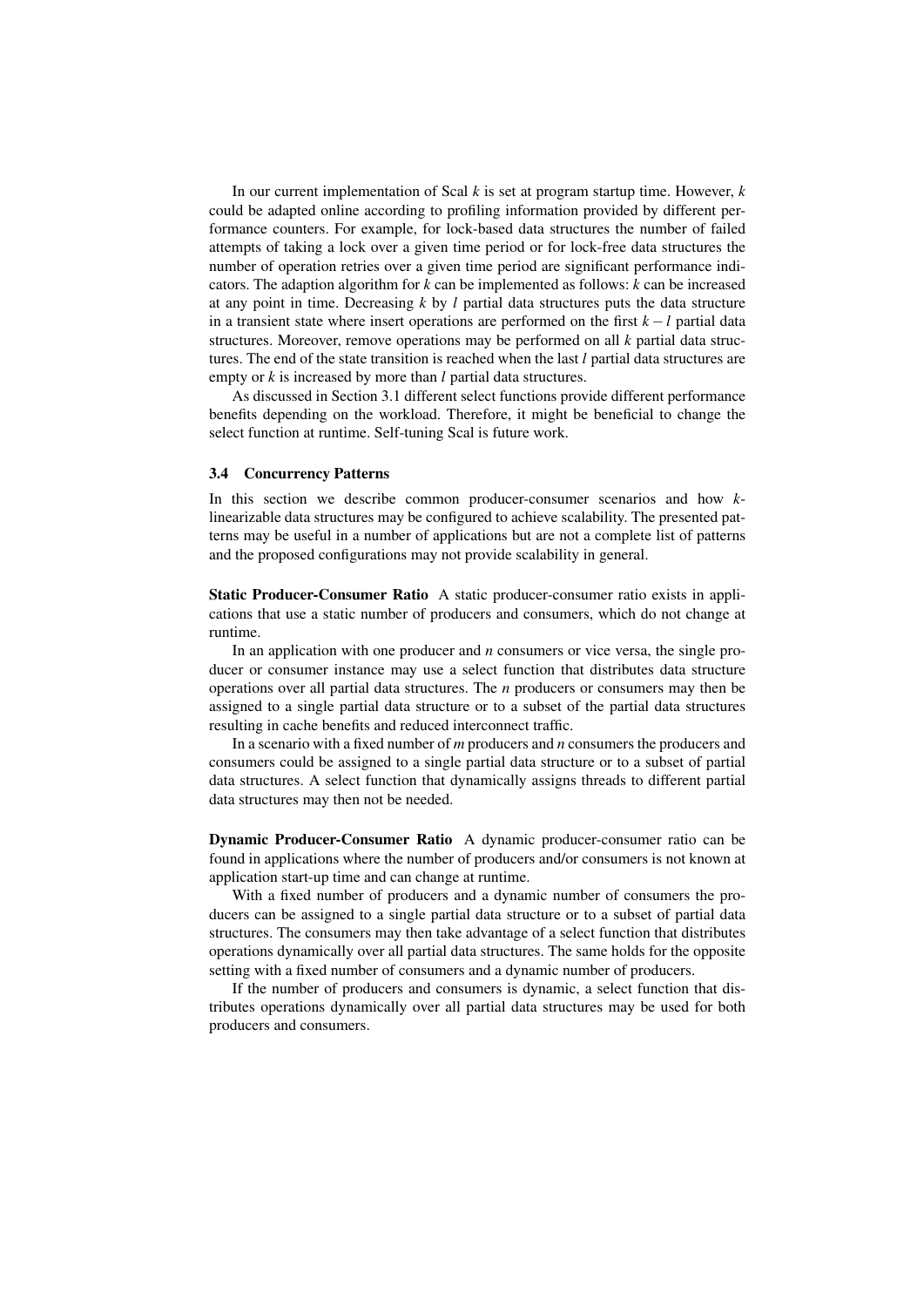## 4 Related Work

In this section we discuss previous work on concurrent systems and concurrent data structures that are related to Scal. We implemented some of the related data structures and evaluated them in experiments in Section 5.

#### 4.1 Concurrent Systems

CPU-local data structures typically help to reduce contention on shared data structures, improve cache utilization, and reduce interconnect traffic. For example, multi-processor thread schedulers, like the completely fair scheduler of the Linux kernel, use CPU-local run queues to eliminate the single linearization point of a global run queue. CPU-local data structures are mostly used in operating system kernels but there are also userland applications that take advantage of this design [7]. Random load balancing between CPU-local run queues of a thread scheduler where each core randomly picks another core to balance tasks between their CPU-local run queues was discussed in [18]. The authors showed that such a distributed random load balancing strategy approximates sufficiently the task order of a scheduler based on a single run queue. A study in the context of earliest-deadline-first (EDF) schedulers was conducted in [5]. A global EDF scheduler with a single run queue was compared to a partitioned EDF scheduler that uses CPU-local run queues. These approaches tolerate a weakening of scheduling semantics in terms of task order to gain performance improvements. Scal is based on the same idea but provides a generic API to trade off adherence of data structure semantics and scalability.

Scal is also related to distributed data structures that spread their data over multiple computers. For instance, the distributed hash table presented in [8] uses a special management unit that handles load distribution, ensures data consistency, and provides linearizability. The authors showed that such a design provides high throughput and allows to handle a high degree of concurrency. In Scal data is distributed over multiple instances of the same data structure to control the trade-off between adherence to data structure semantics and scalability. Note that Scal could in principle distribute partial data structures over different computers. This is left for future work.

Similar to distributed data structures, distributed databases [22] also spread data over multiple computers. Google's BigTable [6] is a special form of a distributed database designed for large-scale distributed systems. BigTable can be used in different kinds of applications while providing scalability. In distributed databases such as BigTable a database management system (DBMS) is in charge of providing data consistency while balancing the load on the distributed database. The select function of Scal can be seen as a simple DBMS, which distributes load over partial data structures.

A compiler that generates a parallel program and gives only a statistical accuracy guarantee on the output is presented in [13]. The generated program does not produce the same output as its sequential version. This approach simplifies the implementation of the compiler and provides more possibilities for parallelization. Similar to Scal, but on a different level, accuracy is traded for performance.

Software transactional memory [20] gained a lot of interest in recent years since it simplifies programming in a parallel environment and promises better scalability than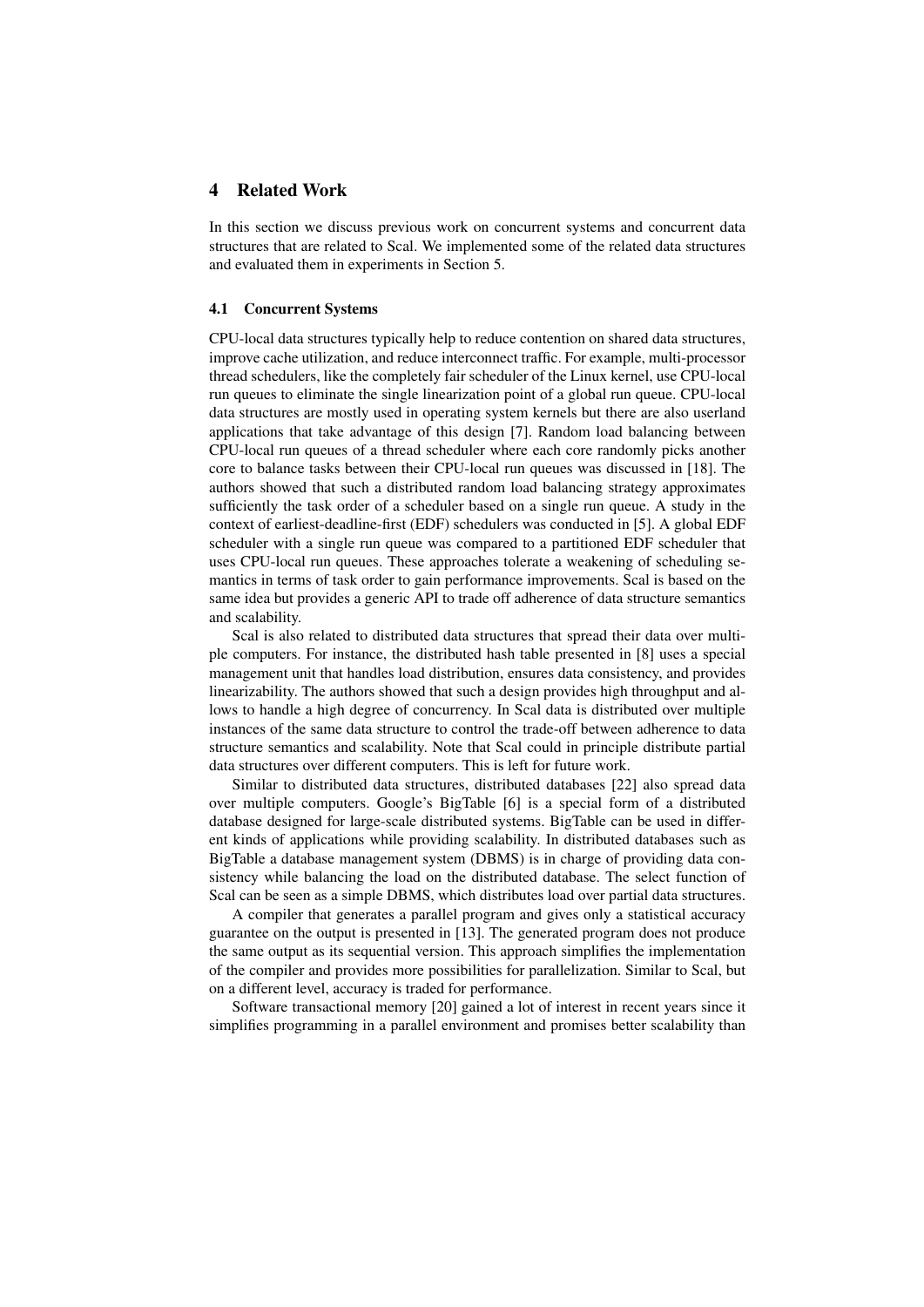traditional lock-based synchronization. *k*-linearizable data structures are orthogonal to software transactional memory. They may allow to speed up systems in which software transactional memory is used when data structure operations are distributed over *k* partial data structures potentially reducing the number of transaction retries.

#### 4.2 Concurrent Data Structures

Concurrent data structures are key components to provide scalability of applications. Traditionally, scalability of concurrent data structures may be increased by using finegrained synchronization mechanisms which may allow a higher degree of concurrency in comparison to a single global lock.

In [16] the authors proposed a two-lock queue where one lock protects the head and the other lock protects the tail of the queue. The two locks allow one enqueue and one dequeue operation to be performed concurrently. The approach does not scale well when several threads perform enqueue or dequeue operations concurrently. The same paper introduces a lock-free queue, which is implemented as part of the Java concurrency package. Under high concurrent load this algorithm does not scale since all threads apply at least two compare-and-swap operations in the enqueue operation and one compare-and-swap operation in the dequeue operation. For our experiments we implemented the lock-free queue and showed that its Scal implementation scales. Another lock-free queue is the basket queue of Hoffman et al. [12].

Treiber presented a lock-free stack algorithm, which uses a compare-and-swap operation to manipulate the top pointer of a stack [23]. We evaluate this algorithm with different Scal configurations in our experiments and show that it scales with Scal. The performance of the lock-free stack algorithm can be improved by using a so-called elimination backoff stack [9]. It combines complementary data structure operations of threads to minimize global data structure access. A non-linearizable stack algorithm based on the elimination tree technique was proposed in [19]. It is a lock-free algorithm which introduces a high constant overhead. This significantly degrades performance under low concurrent loads. Additionally, it is not linearizable and the authors do not discuss the trade-off between data structure semantics and scalability.

Priority queues based on skip-lists allow fine-grained synchronization but also suffer from synchronization overhead. In our experiments we evaluate the lock-based skiplist algorithm presented in [14] and show that it scales in Scal. A skip-list is composed of a set of sorted linked lists. Each list has a level, ranging from the lowest level 0 to a given maximum level. List level 0 contains all the list elements and each higher-level list is a sublist of the lower-level lists containing links to the lower level. The higher-level lists can be viewed as shortcuts into the lower-level lists. An element in the skip-list is found by starting at the highest-level list. Each level is traversed until the right shortcut to the lower level is found which is used to descend in the level hierarchy. This procedure is performed until list level 0 is reached where the elements are located.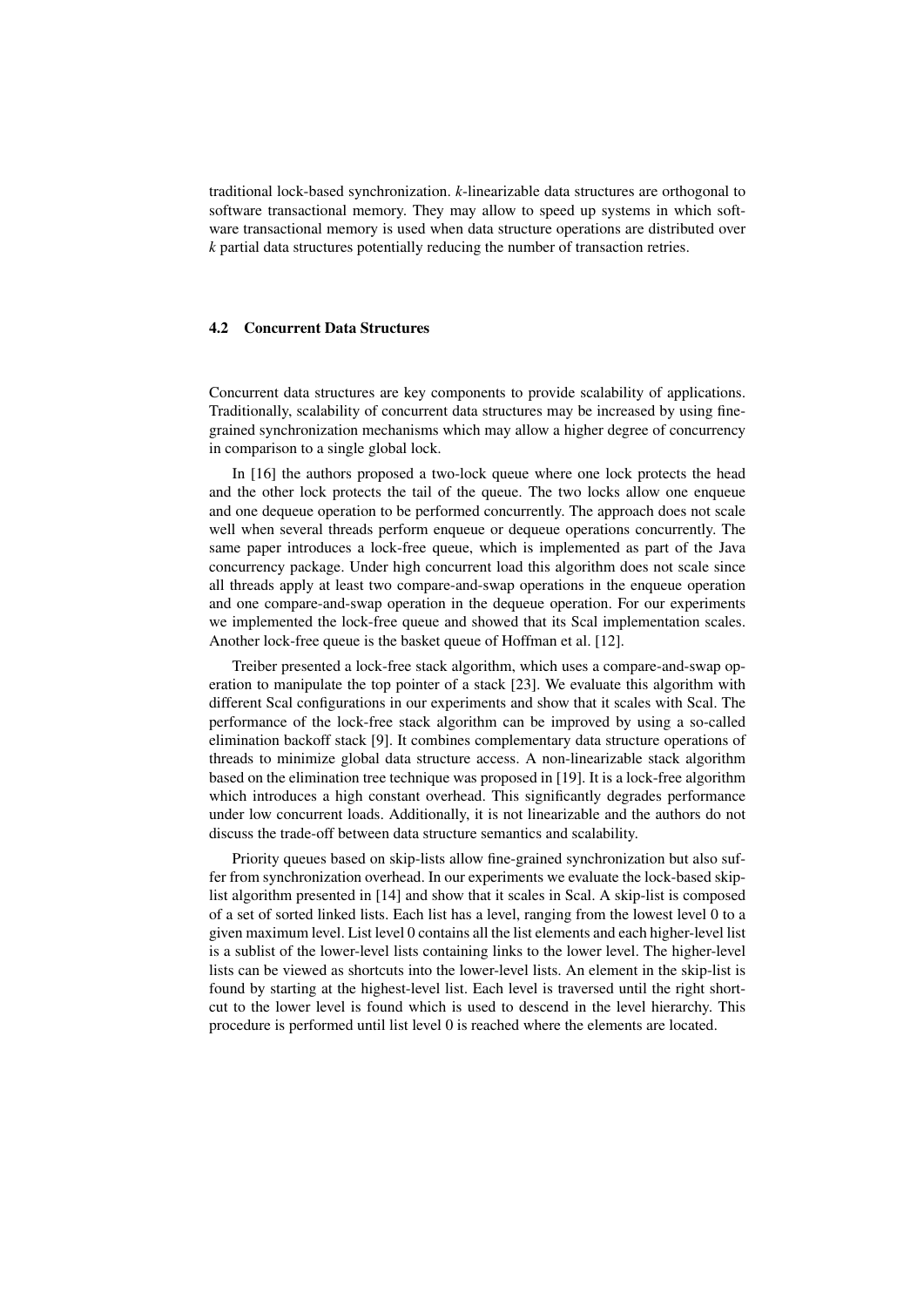## 5 Experiments

In this section we discuss the results of our experiments. We evaluate the overhead of Scal and compare different lock-based and lock-free data structures with their *k*linearizable counterparts.

All experiments ran on a server machine with four 6-core 2.1GHz AMD Opteron processors (24 cores) and 48GB of memory on Linux 2.6.32. In all experiments the benchmark threads were executed with real-time priorities to minimize system jitter. All algorithms are implemented in C and compiled using gcc 4.3.3 with -O3 optimizations. Allocation and deallocation of elements used in the data structures was done on a thread-local basis to minimize cache problems and to avoid scalability issues introduced by the allocator.

#### 5.1 Overhead

|          |               | select function no contention high contention |
|----------|---------------|-----------------------------------------------|
| perfect  | $51$ ns       | $3113$ ns                                     |
| random   | $59$ ns       | $64$ ns                                       |
| 2-random | $108$ ns      | $259$ ns                                      |
|          | $\sim$ $\sim$ |                                               |

Table 1. Select function overhead

We examine the perfect, random, and 2-random select functions in a no-contention scenario where one thread operates on a given data structure and in a high-contention scenario where 24 threads operate on a given data structure. The average overhead in nanoseconds of the select functions is depicted in Table 1. In the no-contention scenario the perfect select function introduces the lowest overhead with just 51 nanoseconds whereas under high contention it takes an average of 3113 nanoseconds to complete a request. Contention occurs on the global round-robin counters, which are a scalability bottleneck as discussed in Section 3.1. The random select function shows similar performance in the no-contention and in the high-contention scenario. It operates on thread-local data only. The performance of the 2-random select function slightly decreases under high contention because the number of elements in the partial data structures are examined to achieve a better balance of operations. Cache invalidations occur when the counters are accessed and modified by atomic operations of other concurrent data structure operations.

#### 5.2 Producer-Consumer Benchmark

We conducted several experiments using a producer-consumer benchmark that creates high pressure on the shared data structure. The benchmark starts with an empty instance of the data structure. Then, each thread inserts and removes elements in alternating order one million times. In total each thread performs 50% insert and 50% remove operations.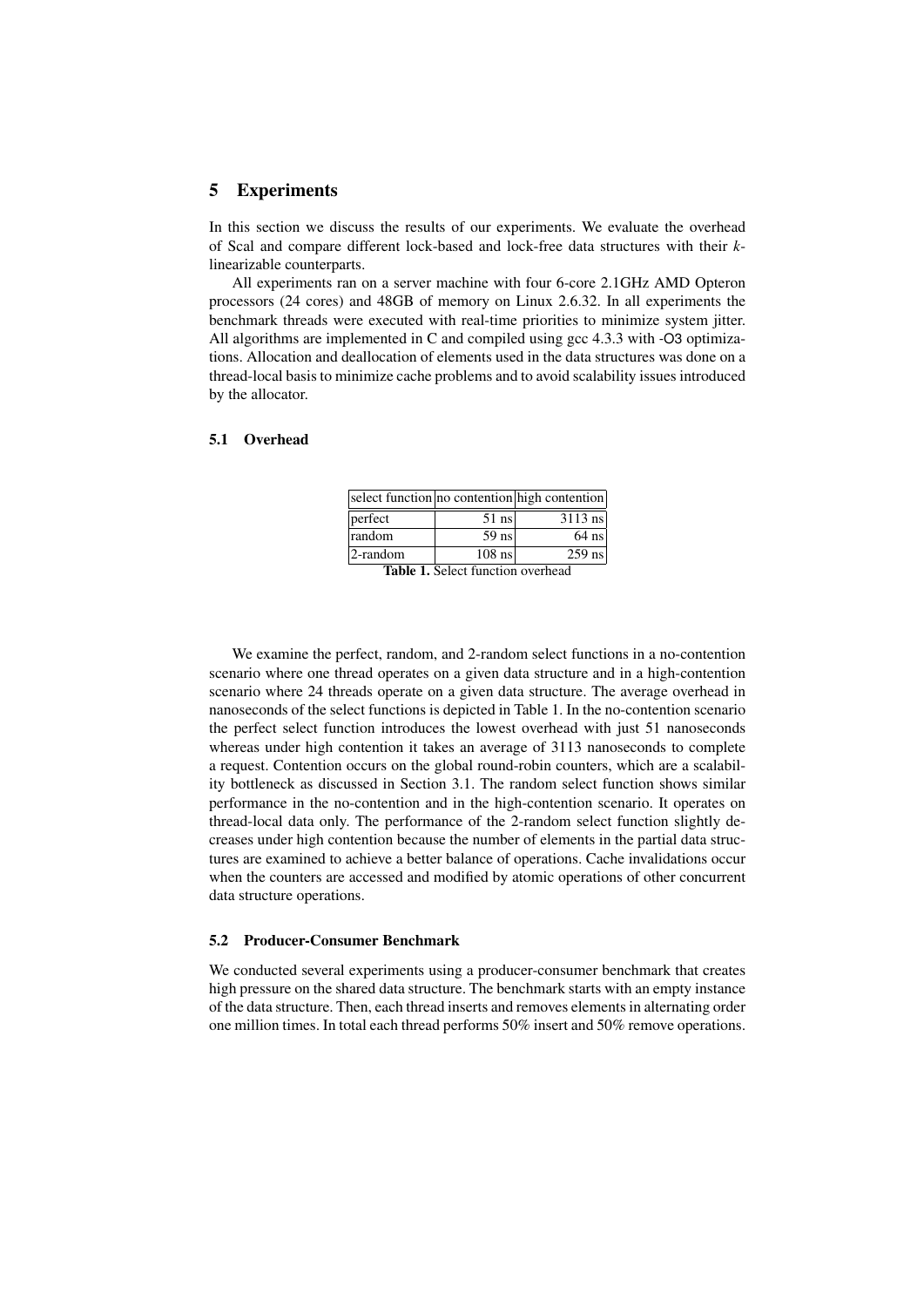To prevent measuring startup effects we synchronize the start of all threads. Since the data structure is initially empty the maximum number of elements in the data structure is bounded by the number of threads. Moreover, with a linearized data structure each remove operation returns an element because it is always preceded by an insert operation of the same thread. For several different Scal configurations we repeated each benchmark with a different number of threads and measured how much time each thread needed to complete one million operations. Each measurement was done ten times to eliminate measuring inaccuracies. The presented results are the average of the ten measurements. We use the number of operations performed by all threads per millisecond as our metric of throughput. Additionally, we count how often the remove operation returns null as an indicator of how close the semantics of the *k*-linearizable data structure approximates its linearizable counterpart.

We present two figures for each evaluated data structure. Figure 4 depicts the throughput in operations per millisecond on the y-axis against the number of threads on the x-axis. Figure 5 depicts the semantics using the average number of null-returns per thread on the y-axis (log-scale) against the number of threads on the x-axis.

Throughput The first type of data structure we analyze is a FIFO queue using two different implementations. One implementation uses a lock per partial data structure. The other implementation is the lock-free Michael Scott queue [16].

Figure 4(a) shows the results of the *k*-linearizable lock-based FIFO queue using different select functions and different values of *k*. The baseline is the original algorithm not using Scal. If more than one thread is present the baseline's throughput is always lower than of any Scal configuration. The perfect select function does not scale to large numbers of threads and  $k > 1$  provides only a constant speed-up. In contrast both random and 2-random select functions achieve positive scalability. The random select function performs slightly better as long as the number of threads is smaller than or equal to the number of available CPUs. For more threads than CPUs 2-random provides better performance and still shows positive scalability. Since a *d*-random select function provides a better distribution of operations in comparison to the random select function it allows more operations to be performed concurrently.

The throughput of the lock-free Michael Scott queue is depicted in Figure 4(b). Similar to the lock-based FIFO queue the throughput of the baseline decreases if more threads compete for access to the data structure. The throughput of the perfect select function is similar to the lock-based version. For smaller *k* the random and 2-random select functions perform much better than the lock-based FIFO queue. Moreover, the difference between these two select functions is not as distinct as in the previous implementation.

The results of lock-based and lock-free stack implementations are shown in Figure 4(d) and Figure 4(e), respectively. Similar to the queue experiment the perfect select function does not scale. Both the random and the 2-random select functions provide scalability. The 2-random select function even scales when more threads are started than CPUs are available on the machine. For the lock-free version the random select function provides the best performance and scalability.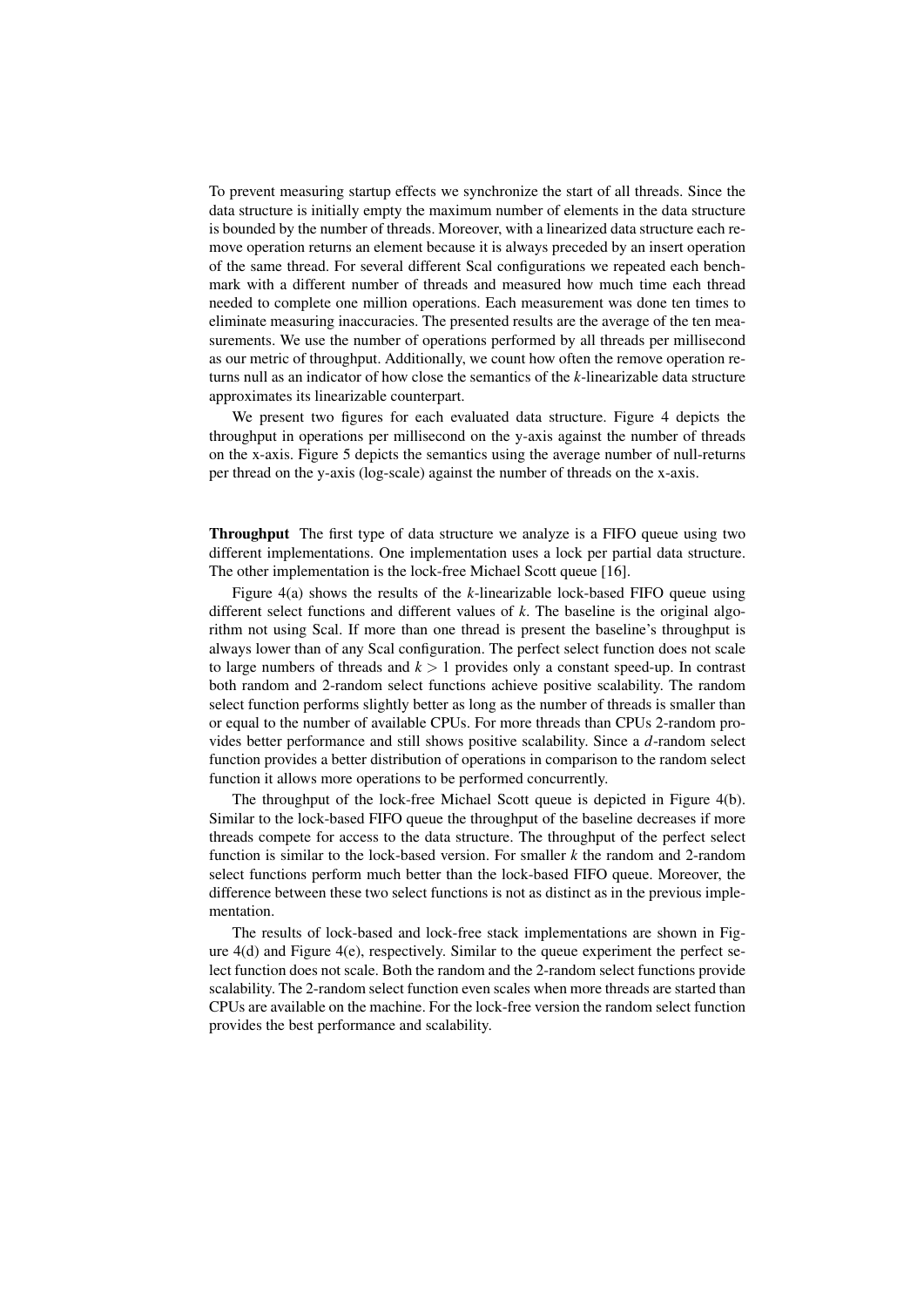The results of the lock-based and lock-free implementations of both the stack and the FIFO queue show that balancing the operations among the partial data structures is more important for the lock-based data structures, especially if more threads are running than CPUs are available on the machine. Descheduled threads that hold the global lock of a partial data structure increase the waiting time of other threads which are interested in the lock. The better the distribution of data structure operations over the partial data structures the less frequent such a scenario happens.

The throughput results of a priority queue implementation are shown in Figure 4(c). Again the perfect select function does not scale. The 2-random select function provides the best performance and scalability since it establishes the best balance of operations. The random selection function scales but performs not as good as the 2-random select function.

Semantics The semantical performance is depicted in Figure 5. We measure the quality of the data structure semantics by counting how often null was returned by a remove operation. This method introduces no measuring artifacts but is not precise. We nevertheless believe that it is a reasonable approach to demonstrate semantical weakening. A precise method would check the distance of the element that is returned by a remove operation to the element that would have been returned by a linearizable version of the data structure. However, such a measurement is extremely costly and would significantly distort the execution of the data structure operations.

In Figure 5 the baseline is not visible since it is a linearizable data structure and therefore the remove operation never returns null. For Scal these experiments confirm that a larger *k* leads to more null returns, which indicates that small values of *k* provide better adherence to the original semantics.

Comparing the different select functions we observed that the remove operation returns null several times when using the random select function whereas the 2-random select function returns null only a few times. The 2-random select function has three orders of magnitude fewer null returns than the random select function. Even though the results of the perfect select function are of an extreme setting with  $k = 256$  partial data structures its semantical performance is similar to other select functions that have only 12 partial data structures. We observed that using the perfect select function and a small *k* the remove operation rarely returns null.

The correlation between balancing operations and scalability as well as semantics is clearly visible. On the one hand, using the random select function the number of times null is returned increases with the number of threads. In the previous section we also saw that its scalability is limited. On the other hand, with the 2-random select function the number of null returns is constant and even slightly decreases if the number of threads increases. It scales better than the random select function. More interestingly, the semantical performance of the 2-random select function is similar and only slightly worse than the perfect select function configuration, while its performance in terms of throughput, however, is much better.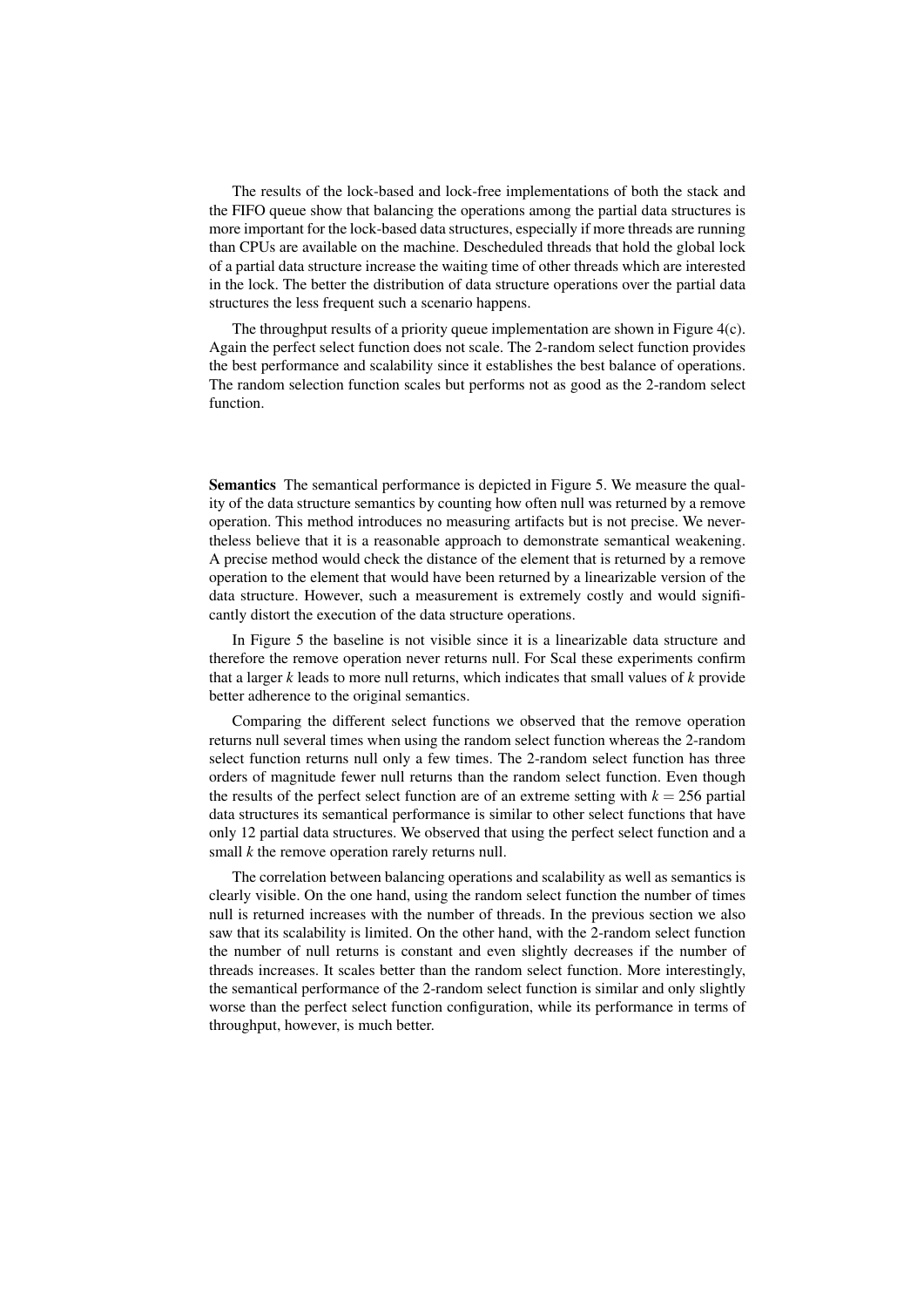

Fig. 4. Throughput in data structure operations/ms with increasing number of threads on a 24-core server machine

# 5.3 Additional Load

In the producer-consumer benchmarks the threads perform only data structure operations without any computation between each invocation. These benchmarks generate high contention on the shared data structure. In order to have more realistic benchmarks we modified the producer-consumer example such that threads perform some computation between each invocation. The additional load is created by an iterative algorithm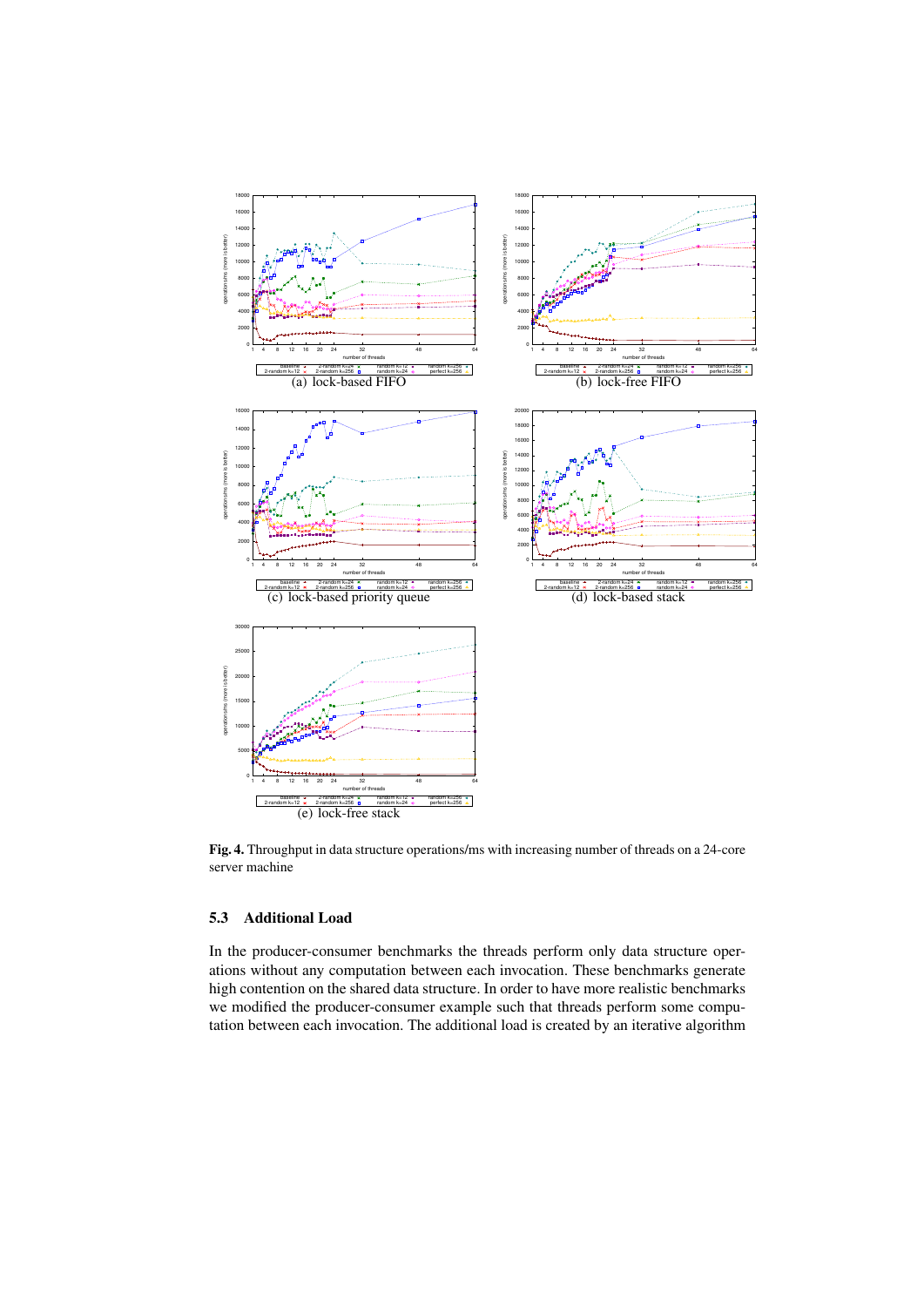

Fig. 5. Adherence to data structure semantics in average null returns/thread with increasing number of threads on a 24-core server machine

that computes  $\pi$ . In the following we present the results of runs using an average computational load of 1130 nanoseconds and 3670 nanoseconds which correspond to 500 and 2000 iterations, respectively. The more load we introduce between the shared data structure operations the less contention is on the shared data structure.

The results of the lock-based and lock-free FIFO queue with additional load are depicted in Figure 6, the results of the stack and priority queue are similar and therefore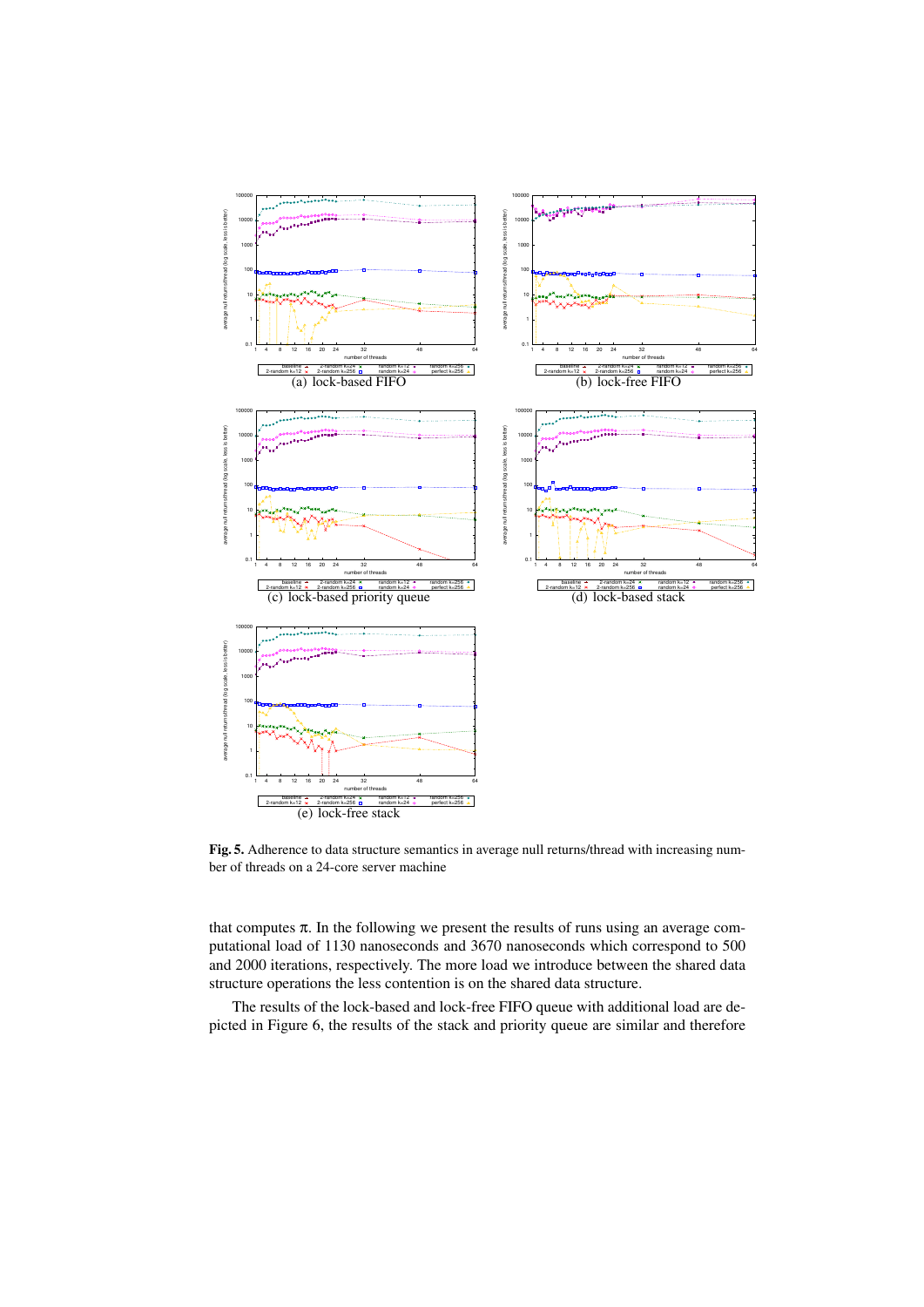omitted. The lock-free baseline performs well and scales up to 7 and 14 threads for low and high computational load, respectively. In contrast we can always find a Scal configuration that scales well up to the number of available CPUs. Scalability can be achieved by using a much lower value for *k* in comparison to the experiments in Section 5.2. For low computational load a configuration  $k = 32$  and for high computational load a configuration  $k = 8$  is sufficient, as shown in Figure 6(a) and Figure 6(b), respectively. In the low computational load experiment in Figure  $6(a)$  the lock-based and lock-free 2-random select function configuration show the best performance.

In the high computational load experiment, as depicted in Figure 6(b), the lockfree 2-random select function configuration provides the best performance again. The second best configuration is the lock-free perfect select function configuration, which scales up to 19 threads. More importantly, the perfect select function provides better scalability and better performance than the baseline version for either computational load.

The semantical performance of the experiments with computational load is depicted in Figure 7. As discussed in Section 5.2 the perfect select function provides better semantics in comparison to the 2-random select function. In comparison to the previous experiments, which did not have any computational load between each invocation of a data structure operation, the remove operation returns null more frequently. This is expected since the data structure contains less elements due to the additional load and, therefore, the probability of choosing an empty partial data structure is higher than in the previous section.



Fig. 6. Throughput of the lock-based and lock-free FIFO queue in operations/ms with additional load in between data structure operations with increasing number of threads on a 24-core server machine

#### 5.4 Backoff Algorithm

In Section 3.3 we introduced a precise and a heuristic backoff algorithm to correct a bad choice of a select function. For example, a bad choice in the producer-consumer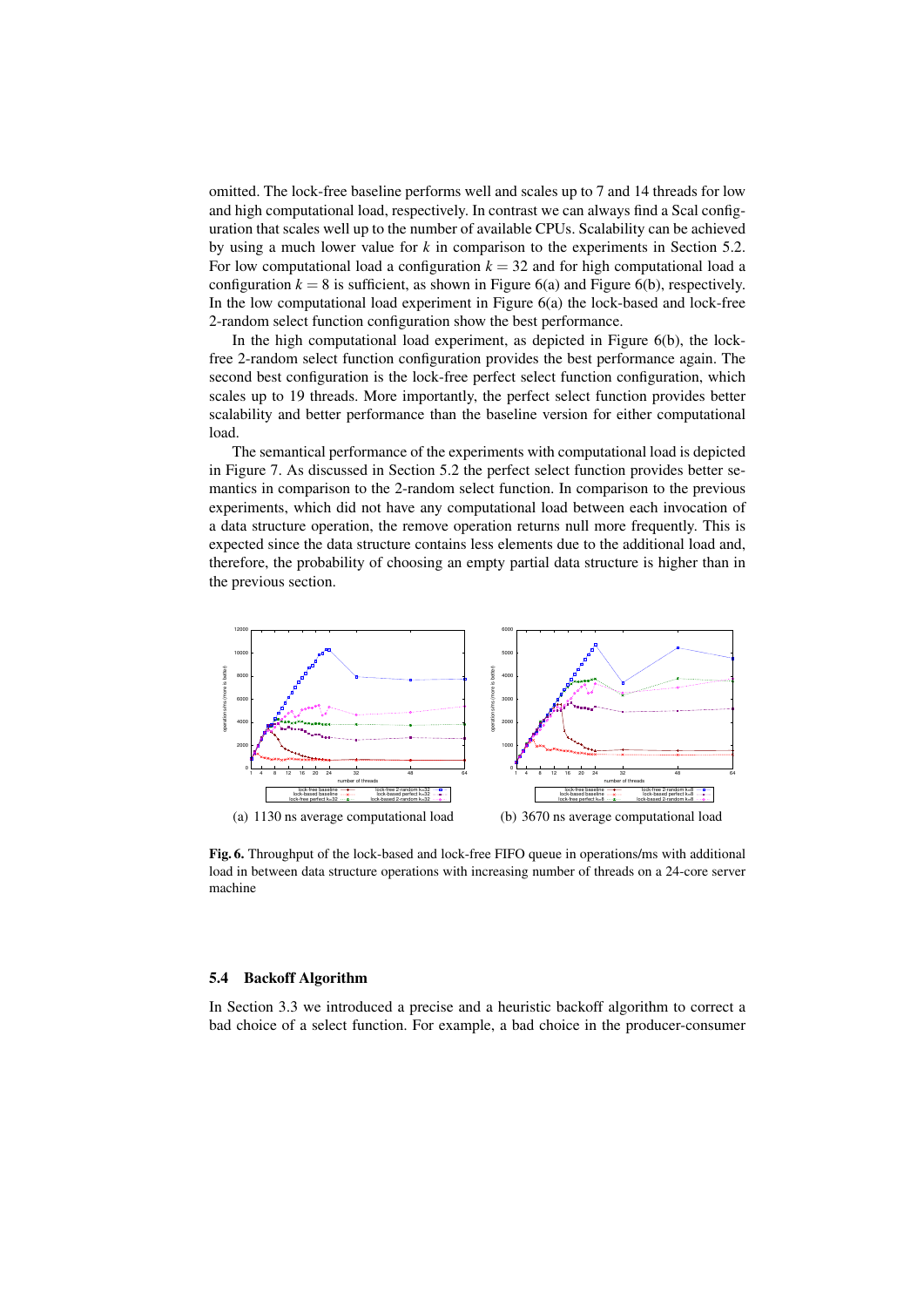

Fig. 7. Adherence to data structure semantics in average null returns/thread of the lock-based and lock-free FIFO queue with additional load in between data structure operations with increasing number of threads on a 24-core server machine

benchmark is when an empty partial data structure is selected for the remove operation. As discussed in Section 3.3 some applications may fail if the data structure operations act differently than expected. We therefore introduced so-called backoff algorithms.

In this section we evaluate the two backoff algorithm for the producer-consumer benchmark of the lock-free FIFO queue using the 2-random select function for three different setups: one with no computational load that produces high contention on the data structure, a setup with a low computational load of 1130 nanoseconds, and a setup with a high computational load of 3670 nanoseconds between each invocation of a data structure operation. The results of the experiments are depicted in Figure 8 and Figure 9. The results of the stack and priority queue are similar and therefore omitted. We only present results of the 2-random select function here since it provides the best tradeoff of throughput, scalability, and adherence to the original semantics as discussed in the previous sections. Although the results of the baseline are similar to the numbers presented in the previous two sections we show them in these figures again to better compare and discuss the scalability of the Scal configurations.

The precise backoff algorithm limits scalability compared to the benchmarks in the previous sections that did not use any backoff algorithm. The speedup of the throughput is only slightly higher than the baseline. However, the throughput stays high, even for a large number of threads compared to the baseline for which the throughput decreases dramatically if more than 7 threads with low computational load (or 14 threads with high computational load) are running. Also note that for these experiments there is an optimal  $k = 4$  (or  $k = 8$ ), which is not the largest value of k here. This confirms that a larger *k* increases the probability of choosing a bad partial data structure, which triggers the backoff algorithm more frequently.

The heuristic backoff algorithm performs much better than the precise backoff algorithm and provides positive scalability, see Figure 9. Its performance is only slightly lower compared to the experiments in the previous sections, which did not use any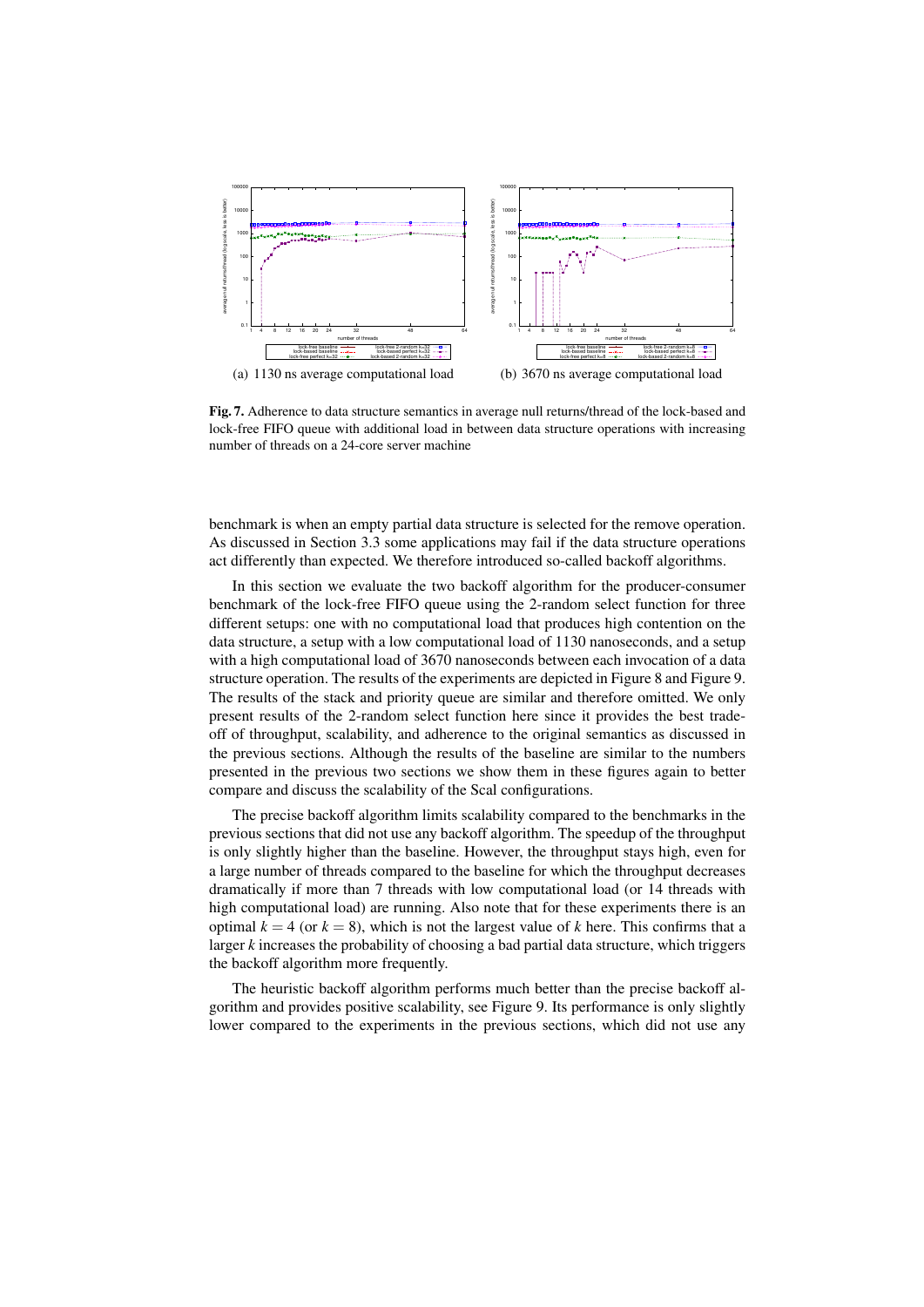backoff algorithm. Again, choosing an appropriate value for  $k$ , i.e.,  $k = 16$  is important to achieve positive scalability.



Fig. 8. Throughput of lock-free FIFO queue in operations/ms using the precise backoff algorithm and the 2-random select function on a 24-core server machine

# 5.5 Summary

Depending on workload and number of threads, concurrent programs typically generate a call rate of shared data structure operations, which leads to contention above some scalability threshold that in turn depends on the implementation of the shared data structure and the available number and type of CPU cores and their communication infrastructure. With Scal the scalability threshold may actually be changed within the limits of the shared data structure implementation and hardware by appropriately choosing a select function and a number *k* of partial data structures. A smaller *k* leads to a lower scalability threshold whereas a larger *k* raises the scalability threshold. The perfect select function which guarantees *k*-linearizability allows just a low scalability threshold whereas probabilistic select functions which only approximate *k*-linearizability allow a larger scalability threshold. A user of Scal needs to take these variables into account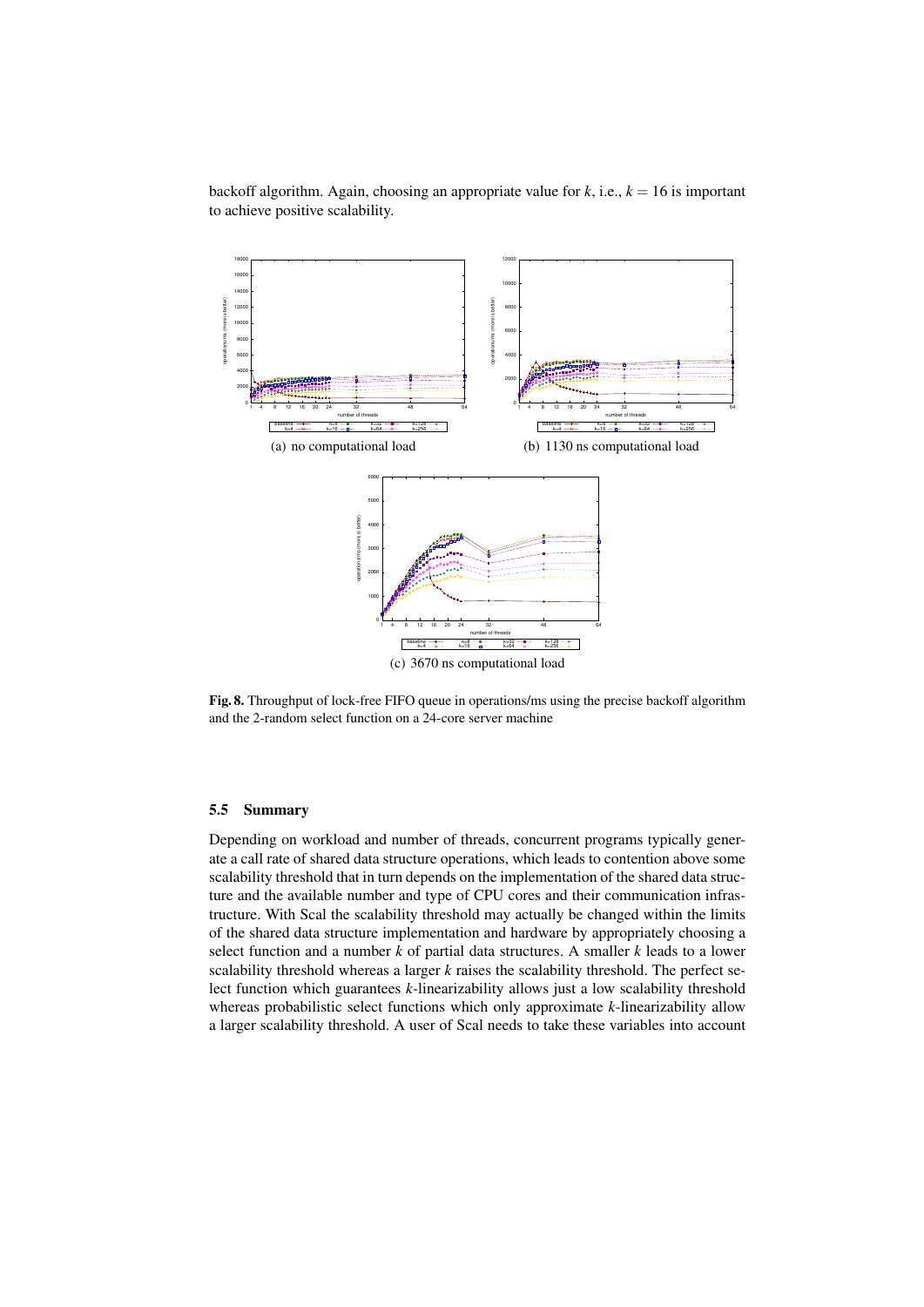

Fig. 9. Throughput of lock-free FIFO queue in operations/ms using the heuristic backoff algorithm and the 2-random select function on a 24-core server machine

and may choose the configuration with the smallest *k* value and the most accurate select function to provide the best adherence to data structure semantics while still providing scalability.

# 6 Conclusion

We have presented Scal, an open-source framework for implementing *k*-linearizable approximations of concurrent data structures which enables trading off adherence to data structure semantics and scalability. The implementation is based on so-called select functions and partial data structures. Given a concurrent data structure, Scal relates the adherence to its semantics and its scalability through *k*-linearizability. With sufficiently large *k* and sufficiently utilized data structures even larger degrees of scalability without weakening semantics much further can be obtained by approximating *k*-linearizability probabilistically.

The trade-off between adherence to data structure semantics and scalability is discussed in experiments. Moreover, different select functions and partial data structures are evaluated under different workloads. The experiments confirm that Scal shows in the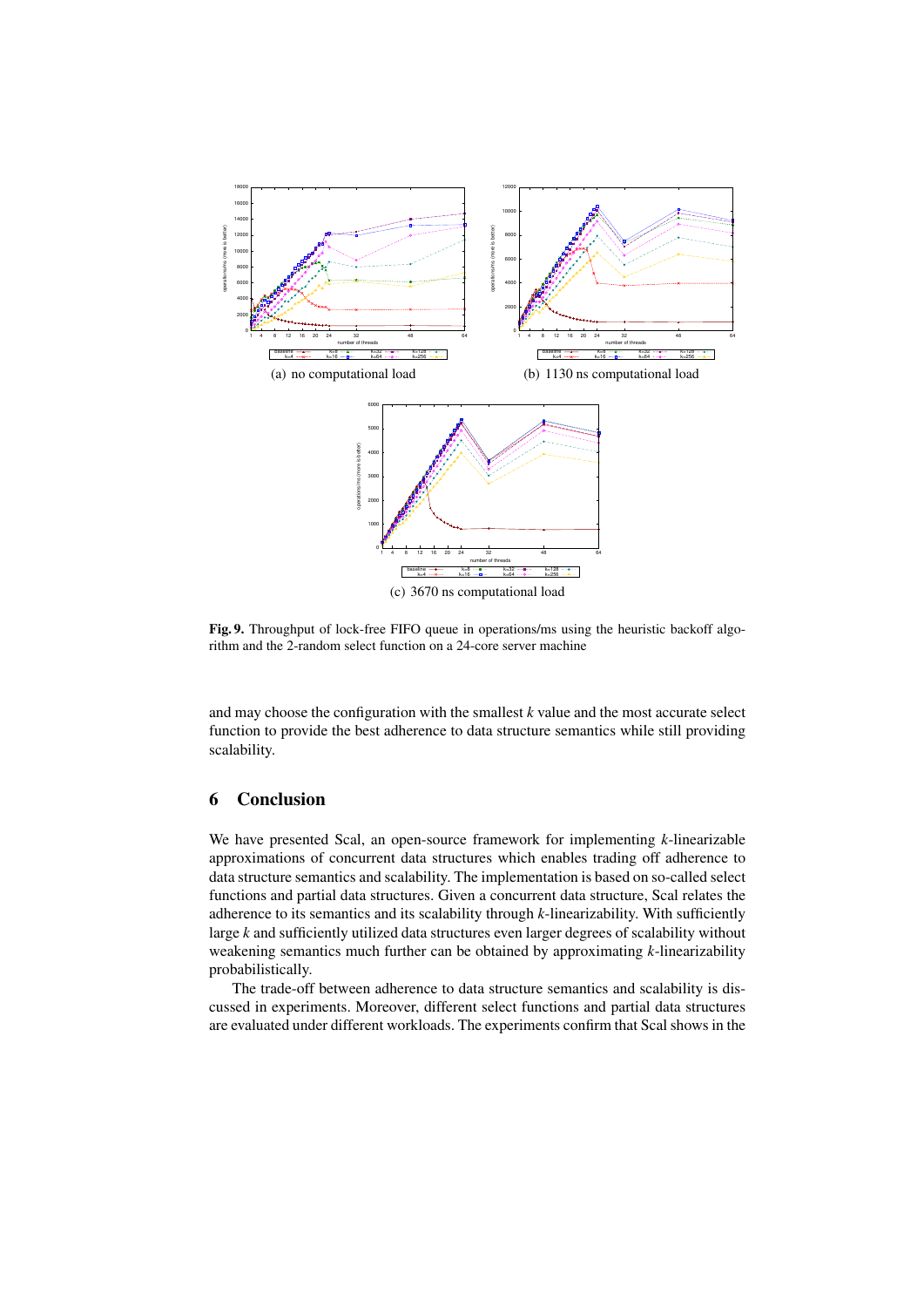presented benchmarks positive scalability for concurrent data structures that typically do not scale under high contention.

There are several open questions for future work. In the context of distributed data structures [8] it would be interesting to evaluate how *k*-linearizable data structures perform in distributed systems. Moreover, we plan to apply *k*-linearizability to more complicated data structures and evaluate its applicability and performance. As outlined in Section 3.3 we are going to implement a mechanism that adjusts the number *k* of partial data structures and the type of select function online. Both parameters influence the scalability and the semantics of a given shared data structure. A self-tuning algorithm may thus provide the best performance for a given workload.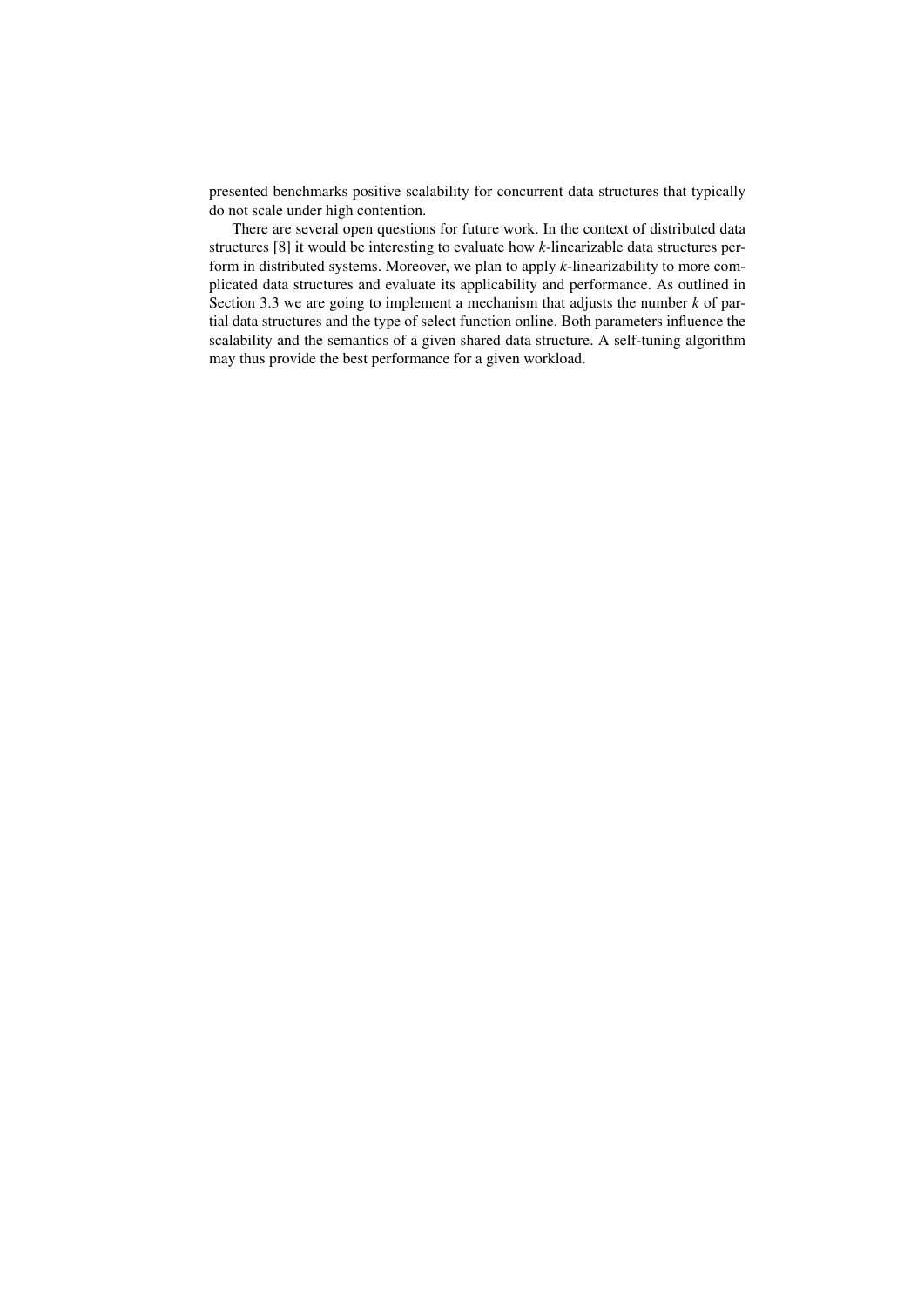## **References**

- 1. ANDERSON, T., BERSHAD, B., LAZOWSKA, E., AND LEVY, H. Scheduler activations: effective kernel support for the user-level management of parallelism. In *Proc. Symposium on Operating Systems Principles (SOSP)* (1991), ACM, pp. 95–109.
- 2. AZAR, Y., BRODER, A. Z., KARLIN, A. R., AND UPFAL, E. Balanced allocations (extended abstract). In *Proc. Symposium on Theory of computing (STOC)* (1994), ACM, pp. 593–602.
- 3. BERENBRINK, P., CZUMAJ, A., STEGER, A., AND VÖCKING, B. Balanced allocations: The heavily loaded case. *SIAM Journal on Computing 35*, 6 (2006), 1350–1385.
- 4. BERENBRINK, P., FRIEDETZKY, T., HU, Z., AND MARTIN, R. On weighted balls-into-bins games. *Theoretical Computer Science 409*, 3 (2008), 511–520.
- 5. BRANDENBURG, B., CALANDRINO, J., AND ANDERSON, J. On the scalability of real-time scheduling algorithms on multicore platforms: A case study. In *Proc. Real-Time Systems Symposium (RTSS)* (2008), IEEE, pp. 157–169.
- 6. CHANG, F., DEAN, J., GHEMAWAT, S., HSIEH, W., WALLACH, D., BURROWS, M., CHANDRA, T., FIKES, A., AND GRUBER, R. Bigtable: a distributed storage system for structured data. In *Proc. Symposium on Operating Systems Design and Implementation (OSDI)* (2006), USENIX, pp. 205–218.
- 7. DICE, D., AND GARTHWAITE, A. Mostly lock-free malloc. In *Proc. International Symposium on Memory Management (ISMM)* (2002), ACM, pp. 163–174.
- 8. GRIBBLE, S., BREWER, E., HELLERSTEIN, J., AND CULLER, D. Scalable, distributed data structures for internet service construction. In *Proc. ymposium on Operating System Design & Implementation (OSDI)* (2000), USENIX, pp. 319–332.
- 9. HENDLER, D., SHAVIT, N., AND YERUSHALMI, L. A scalable lock-free stack algorithm. In *Proc. Symposium on Parallelism in algorithms and architectures (SPAA)* (2004), ACM, pp. 206–215.
- 10. HERLIHY, M., AND SHAVIT, N. *The Art of Multiprocessor Programming*. Morgan Kaufmann Publishers Inc., 2008.
- 11. HERLIHY, M., AND WING, J. Linearizability: a correctness condition for concurrent objects. *ACM Transactions on Programming Languages and Systems (TOPLAS) 12*, 3 (1990), 463– 492.
- 12. HOFFMANN, M., SHALEV, O., AND SHAVIT, N. The basket queue. In *Proc. Conference On Principle Of Distributed Systems (OPODIS)* (2007), Springer, pp. 401–414.
- 13. KIM, D., MISAILOVIC, S., AND RINARD, M. Automatic parallelization with statistical accuracy bounds. Tech. Rep. 007, MIT CSAIL, 2010.
- 14. LOTAN, I., AND SHAVIT, N. Skiplist-based concurrent priority queues. In *Proc. International Symposium on Parallel and Distributed Processing (IPDPS)* (2000), IEEE, pp. 263– 568.
- 15. MCKENNEY, P., GUPTA, M., MICHAEL, M., HOWARD, P., TRIPLETT, J., AND WALPOLE, J. Is parallel programming hard, and if so, why? Tech. Rep. 09-02, Portland State University, 2009.
- 16. MICHAEL, M., AND SCOTT, M. Simple, fast, and practical non-blocking and blocking concurrent queue algorithms. In *Proc. Symposium on Principles of Distributed Computing (PODC)* (1996), ACM, pp. 267–275.
- 17. PARK, S., AND MILLER, K. Random number generators: good ones are hard to find. *Communications of the ACM 31*, 10 (1988), 1192–1201.
- 18. RUDOLPH, L., SLIVKIN-ALLALOUF, M., AND UPFAL, E. A simple load balancing scheme for task allocation in parallel machines. In *Proc. Symposium on Parallel Algorithms and Architectures (SPAA)* (1991), ACM, pp. 237–245.